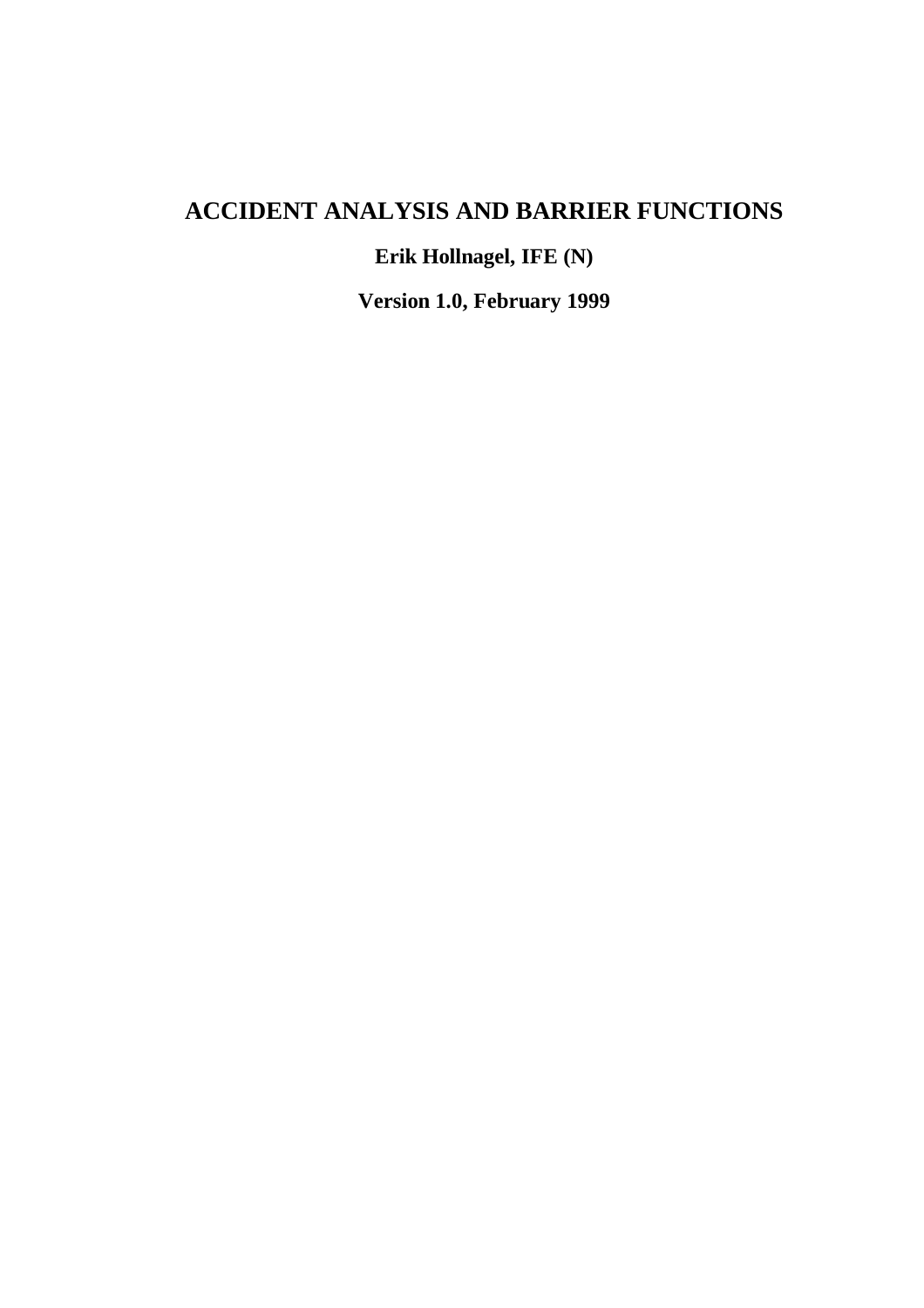| 1.1<br>1.2                                           |  |
|------------------------------------------------------|--|
| 2.1<br>2.2<br>2.3<br>2.4<br>2.5<br>2.6               |  |
| 3.1<br>3.2<br>3.3<br>3.4<br>3.5<br>3.6<br>3.7<br>3.8 |  |
| 4.1<br>4.2<br>4.3                                    |  |
| 5.1                                                  |  |
|                                                      |  |
|                                                      |  |
|                                                      |  |
|                                                      |  |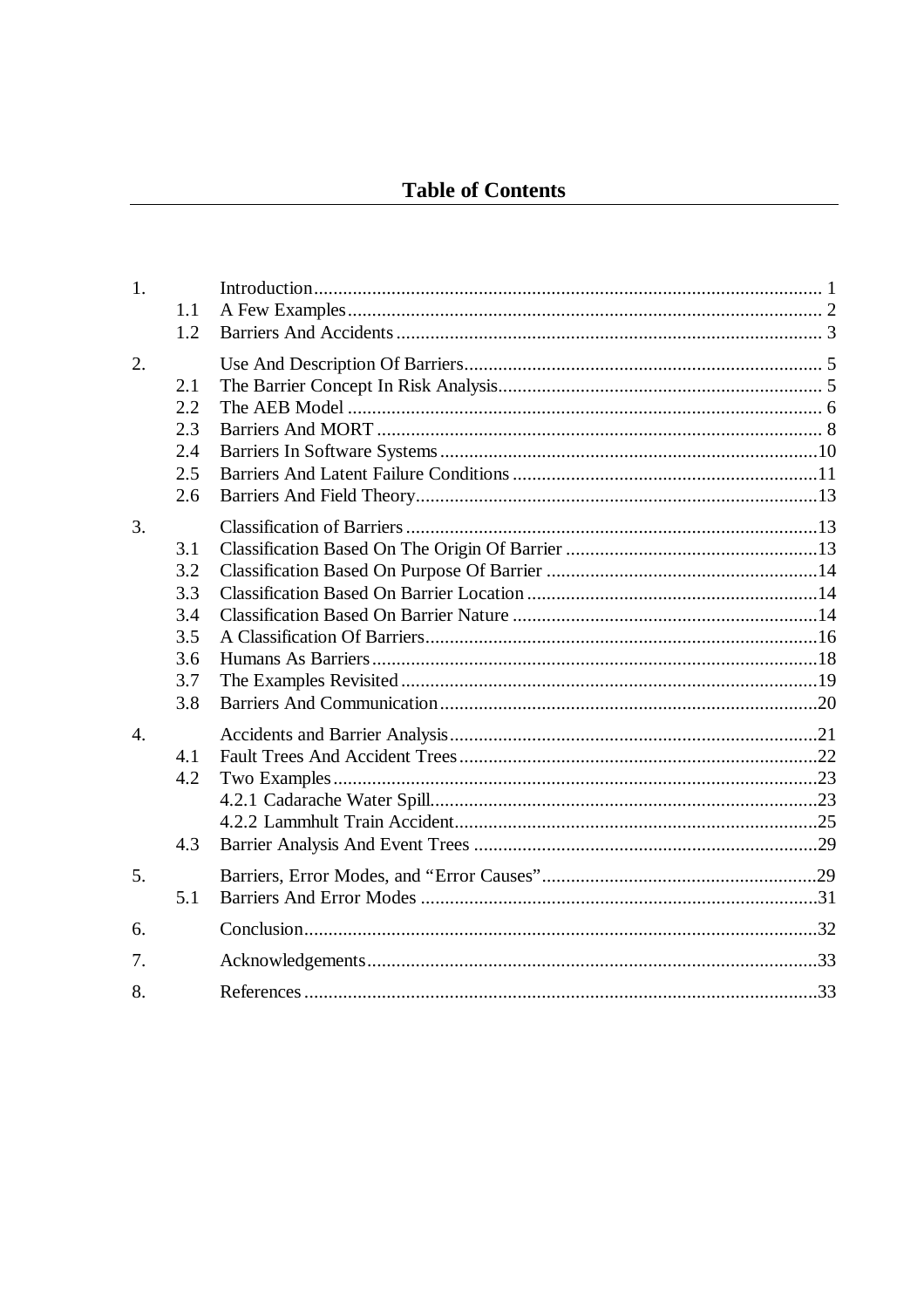

# **ACCIDENT ANALYSIS AND BARRIER FUNCTIONS**

**Abstract**. This report presents an analysis of the barrier concept, as it has been used in accident analysis. On the most basic level, the function of a barrier is either to **prevent** an action from taking place, or **protect** the system and the people in it from the consequences. Even though the concept of a barrier has been used in accident analysis for more than 20 years, there have only been a few attempts of formalising the concept and of developing systematic classifications of barriers. After reviewing the main prior treatments of the barrier concept, a systematic classification is proposed based on the distinction between a barrier system and a barrier function. Four different barrier systems are defined, called physical, functional, symbolic, and immaterial. The use of this classification is illustrated by several examples. The report continues by considering the relation between accidents and barrier analysis. It is proposed that a special form of event representation is used, called an accident tree. The accident tree combines the advantages of the classical fault tree with the time line. The use of the accident tree for barrier analysis is illustrated by two larger examples. Finally, the relation between the barrier concept and the error modes used by the Cognitive Reliability and Error Analysis Method (CREAM) is discussed. This leads to the need to distinguish between personal and systemic error modes, and a proposal for a revised classification is presented.

# **1. INTRODUCTION**

The purpose of accident analysis is to look for the events and conditions that led to the final outcome, that is to find the set of probable causes (Woods et al., 1994). The outcome of the accident analysis is usually a description of one or more chains of interacting causes that are seen as constituting a satisfactory explanation. Complementary to that, the accident can also be described as a set of barriers that have failed, even though the failure of a barrier only rarely is included in the set of identified causes. A barrier, in this sense, is an obstacle, an obstruction, or a hindrance that may either (1) prevent an action from being carried out or an event from taking place, or (2) thwart or lessen the impact of the consequences. In the former case the purpose of the barrier is to make it impossible for a specific action or event to occur. In the latter case a barrier can achieve its purpose, for instance by slowing down the uncontrolled release of matter and energy, limiting the reach of the consequences or weakening them in other ways. These simple considerations suggest that it is possible to make a basic distinction between barriers that **prevent** and barriers that **protect**.

Barriers are important for the understanding and prevention of accidents in two different, but related, ways. Firstly, the very fact that an accident has taken place means that one or more barriers have failed – either because they did not serve their purpose adequately or because they were missing or dysfunctional. The search for barriers that have failed should therefore be an important part of accident analysis. Secondly, once the aetiology of an accident has been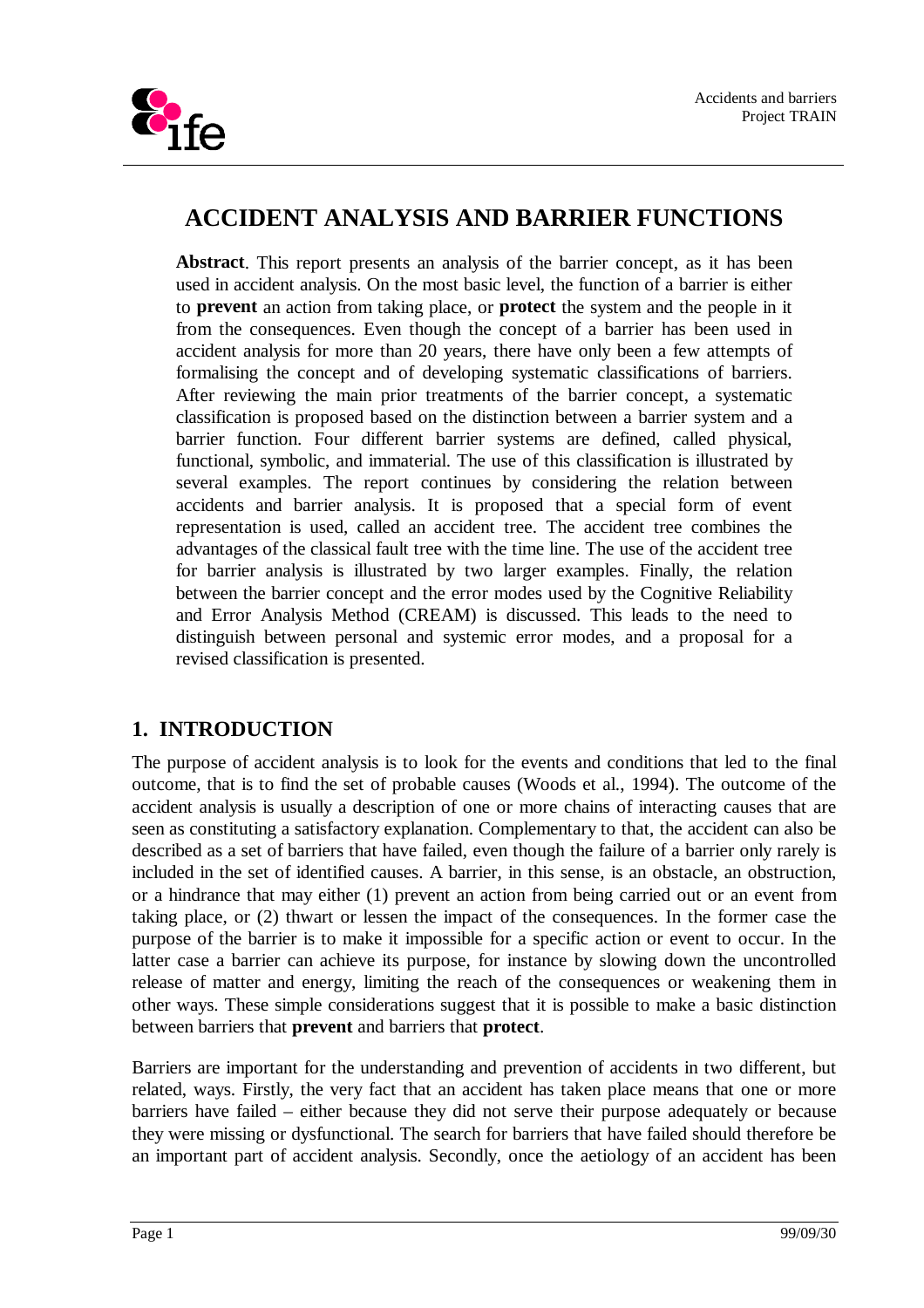

determined and the causal pathways identified, barriers are used as a means to prevent that the same, or similar, accidents take place in the future. In order to facilitate this, the consideration of barrier functions should be a part of system design.

# **1.1 A Few Examples**

One simple example of different types of barriers is provided by industrial robots on, e.g., a production line. Industrial robots are often surrounded by a fence or a cage, which serves the purpose of preventing people from accidentally getting too close to the robot and possibly being hit by it. (Industrial robots today have no awareness of what takes place in their surroundings, except that which has been specified as part of their function. The cage is therefore necessary to provide a physical or material barrier.) At times it may, however, be necessary to enter the cage to maintain or reprogram the robot. In such cases the act of opening the door to the cage may cause the robot to stop, either by abruptly switching off the power or by guiding it to a halt or a safe neutral position. Whereas the cage constitutes a material or physical barrier, the opening of the door constitutes a functional barrier. Finally, there may be warnings or safety rules that forbid personnel to come close to a moving robot. This would constitute an organisational barrier, i.e., a rule that may or may not be combined with the cage. This small example illustrates how several types of barriers can be applied in the same situation, and suggests that multiple barriers usually are necessary to prevent an unwanted event from taking place.

Another simple example is the railing or fence running along a road. The purpose of this barrier is to prevent cars from going off the road. The barrier, which clearly is a physical structure, is effective to the extent that it is able to withstand the impact of a car, which in turn depends on the weight and speed of the car. However, on many smaller roads the railing is replaced either by cat's eyes or posts with reflective marks placed along the road boundary. These serve especially at night - as a way to show drivers where the edge of the road is. Although the purpose of the barrier is the same, i.e., to prevent the driver from going off the road, it is achieved in a completely different manner. Technically speaking, the barrier function is the visual Gestalt of a line or an edge, that serves as a perceptual demarcation.**<sup>1</sup>** If, therefore, the posts are too far from each other the barrier will be unable to serve its purpose since the physical barrier, the posts, are incapable withstanding the impact of a car hence preventing it from going off the road.

A third example is the launch control of an Inter-Continental Ballistic Missile (ICBM). It obviously is important that an ICBM is not launched by accident, and several barriers are therefore included in the system. Firstly, the command to launch may require independent authentication by two or more people. Secondly, the launch control has to be armed either by using separate keywords or keys. Thirdly, the launch requires the simultaneous pressing of two

**<sup>1</sup>** Note that the railing combines the perceptual demarcation and the physical hindrance. Thus if the railing cannot be seen, e.g., at night, it will only partly fulfil its function.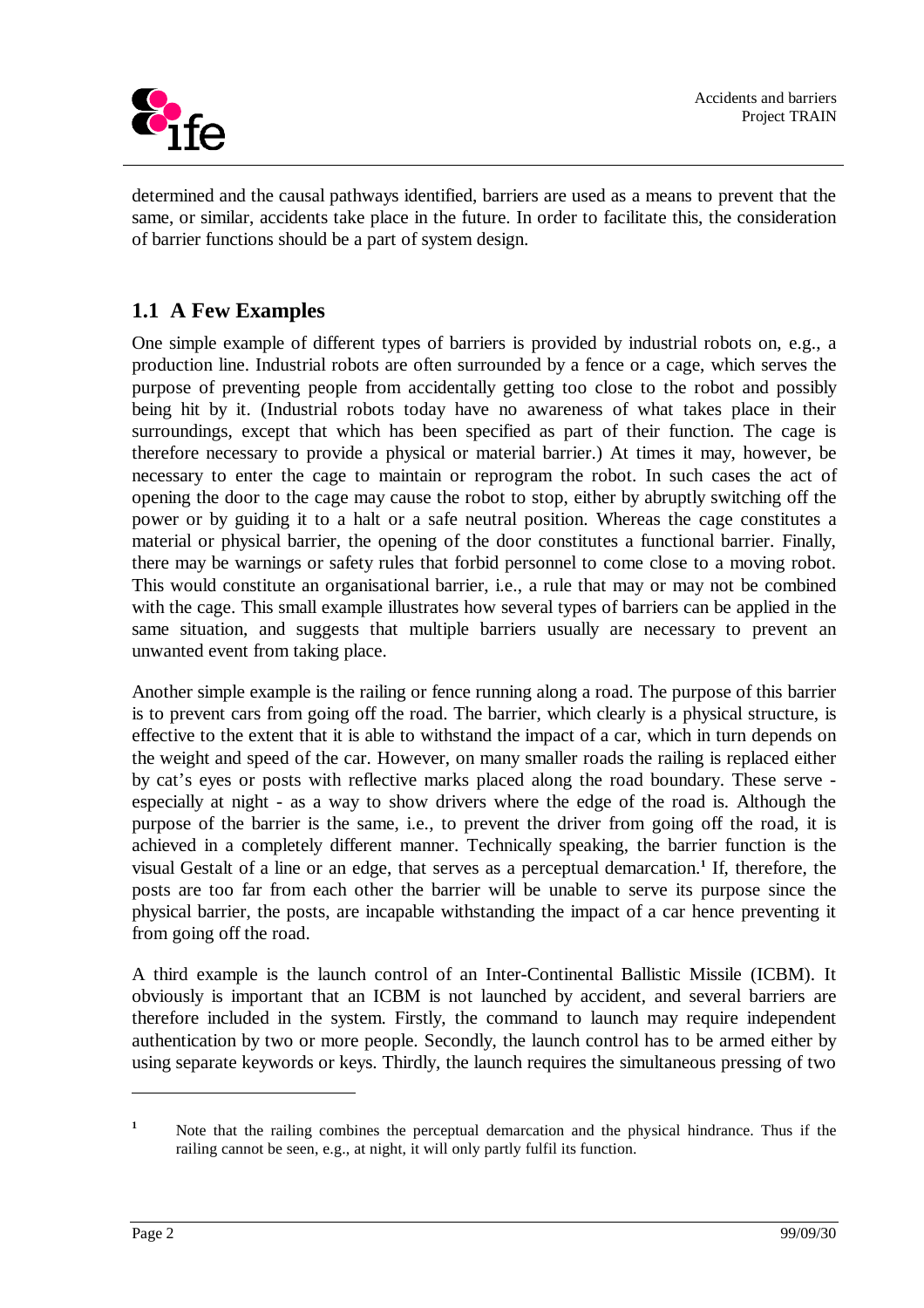

buttons that are too far apart for one person to reach both at the same time. This barrier is interesting because it actually combines several different barriers into one, namely physical distance, synchronisation (the need to press buttons at the same time)<sup>2</sup>, and communication or collaboration (the need to plan to work together). Clearly, if a larger number of barriers are combined into an aggregated barrier, the less likely it is that the barrier is broken or malfunctions in other ways.

A final example is the use of Automatic Train Control (ATC) in train driving. The purpose of the ATC is to ensure that certain situations do not occur, e.g. that a train drives through a stop signal**<sup>3</sup>** , or that the speed of the train is higher than allowed. This is achieved by having transponders on the track which will indicate the current conditions as the train passes by. If, for instance, the train is supposed to stop, and the train driver for some reasons fails to do so, then the ATC will take over and activate the brakes. The ATC thus serves as a barrier against a failure of the train driver, and effectively takes over the train driver's functions. Yet almost paradoxically, the train driver may also serve as a safeguard or back-up if the ATC is temporarily not functioning or if it fails. In this situation, the train driver can take over control and drive the train manually. This is a situation that is common to practically all conditions where automation is introduced as part of the control of a process.

## **1.2 Barriers And Accidents**

The presentation of the examples has indirectly illustrated the different ways in which the term "barrier" can be used, referring to either the type or nature of a barrier, its function, its purpose, etc. In daily language the precise meaning of the single term "barrier" is, hopefully, clear from the context. For the purpose of a more systematic use, as part of accident analysis and system design, it is necessary to clarify the various meanings of the term "barrier" and to propose a more precise terminology.

Barriers, using the term in a general sense, may be characterised in several different ways. One is with regard to their temporal relation to an actual or hypothetical accident. Barriers that are intended to work **before** a specific initiating event takes place, serve as a means of **prevention**. Such barriers are supposed to ensure that the accident does not happen, or at least to slow down the developments that may result in an accident (cf. Svenson, 1991). Barriers that are intended to work **after** a specific initiating event has taken place serve as means of **protection**. These barriers are supposed to shield the environment and the people in it, as well as the system itself, from the consequences of the accident. Barriers may either be **active** or **passive**.

**<sup>2</sup>** Strictly speaking, the need to synchronise the activation of the buttons resides in the electronics of the system, rather than in the physical spacing of the buttons. The physical distance between the buttons would, however, not be an effective barrier unless it was also necessary to press the two buttons simultaneously.

**<sup>3</sup>** This condition happens so frequently that it has given rise to a special name: Signals Passed At Danger (SPAD), e.g., Horberry et al. 1994.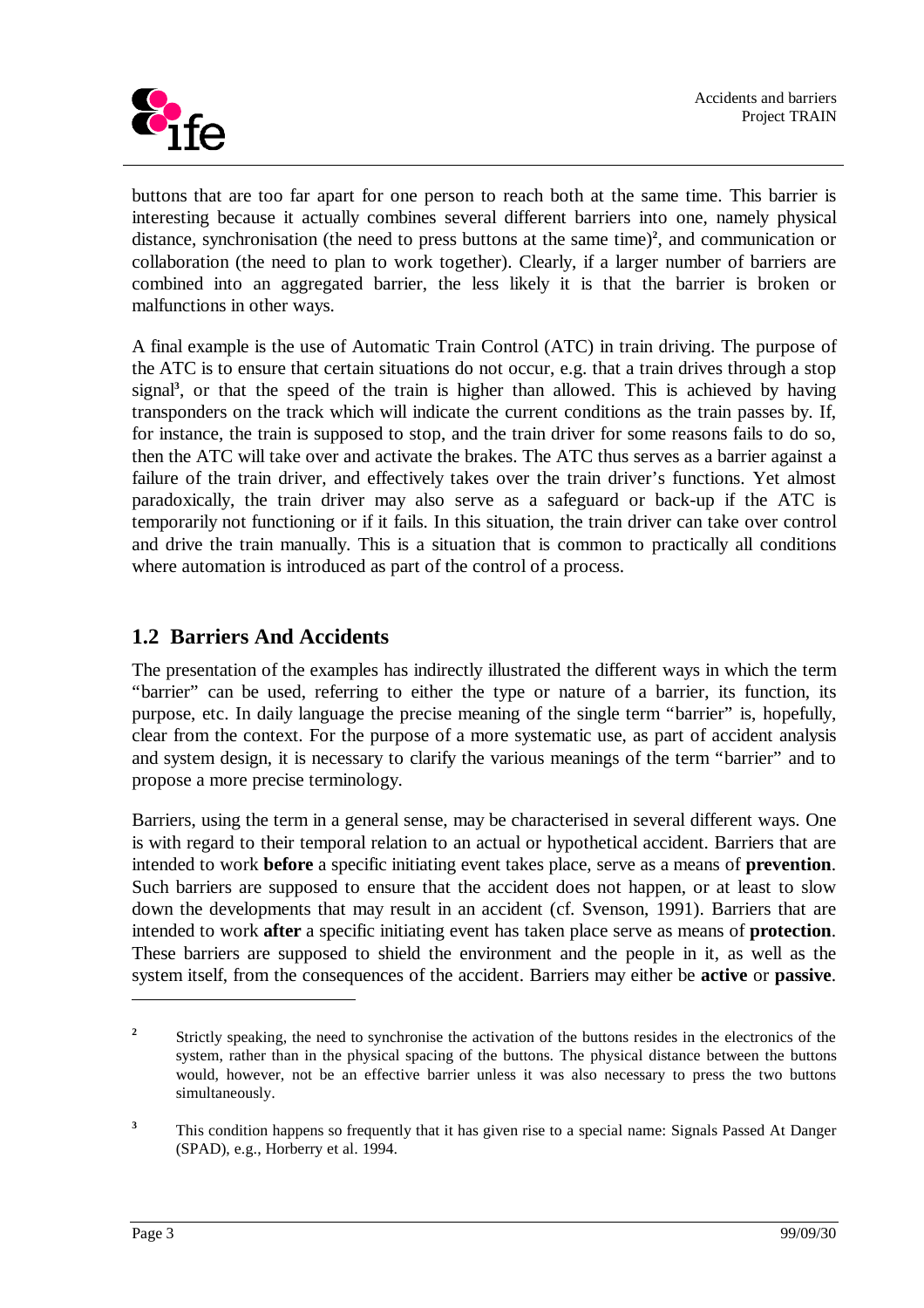

If a barrier is active, it means that it entails one or more functions, the effects of which achieve the purpose of the barrier. If a barrier is passive or inactive, it means that it serves its purpose by existing rather than by actively doing something. In relation to prevention, an active barrier, such as a blinking warning light, may hinder that an action is carried out, while a passive barrier, such as wire fence, may block access to a dangerous area. In relation to protection, an active barrier, such as a sprinkler system, serves to reduce or deflect the consequences, whereas a passive barrier, such as a fire wall, contains or holds the consequences.

Consider, for instance, a nuclear power plant, where there are multiple barriers to prevent an initiating event from taking place - specifically to prevent operators from taking an incorrect course of actions. This may include features of the interface design, procedures, organisational rules, etc. The commonly most dreaded result of such an initiating event is the uncontrolled release of radioactive material following damage to the reactor core. If such a release of radioactive material takes place, then the containment building serves as a passive protective barrier, hindering the radioactive material being spread to the environment. The difference between prevention and protection is illustrated in Figure 1.



Figure 1: Prevention and protection.

This distinction between preventive and protective barriers is obviously relative to the occurrence of the initiating event. In some cases the very same barrier may therefore be either preventive or protective, depending on the point of view. To take a simple example, a door leading into a room with dangerous equipment or materials may serve as a preventive barrier in the sense that it may hinder people from entering the room, and as a protective barrier in the case of an explosion or a fire. The barrier that prevents the transportation of physical matter, i.e., the door, is, of course, the same in both cases.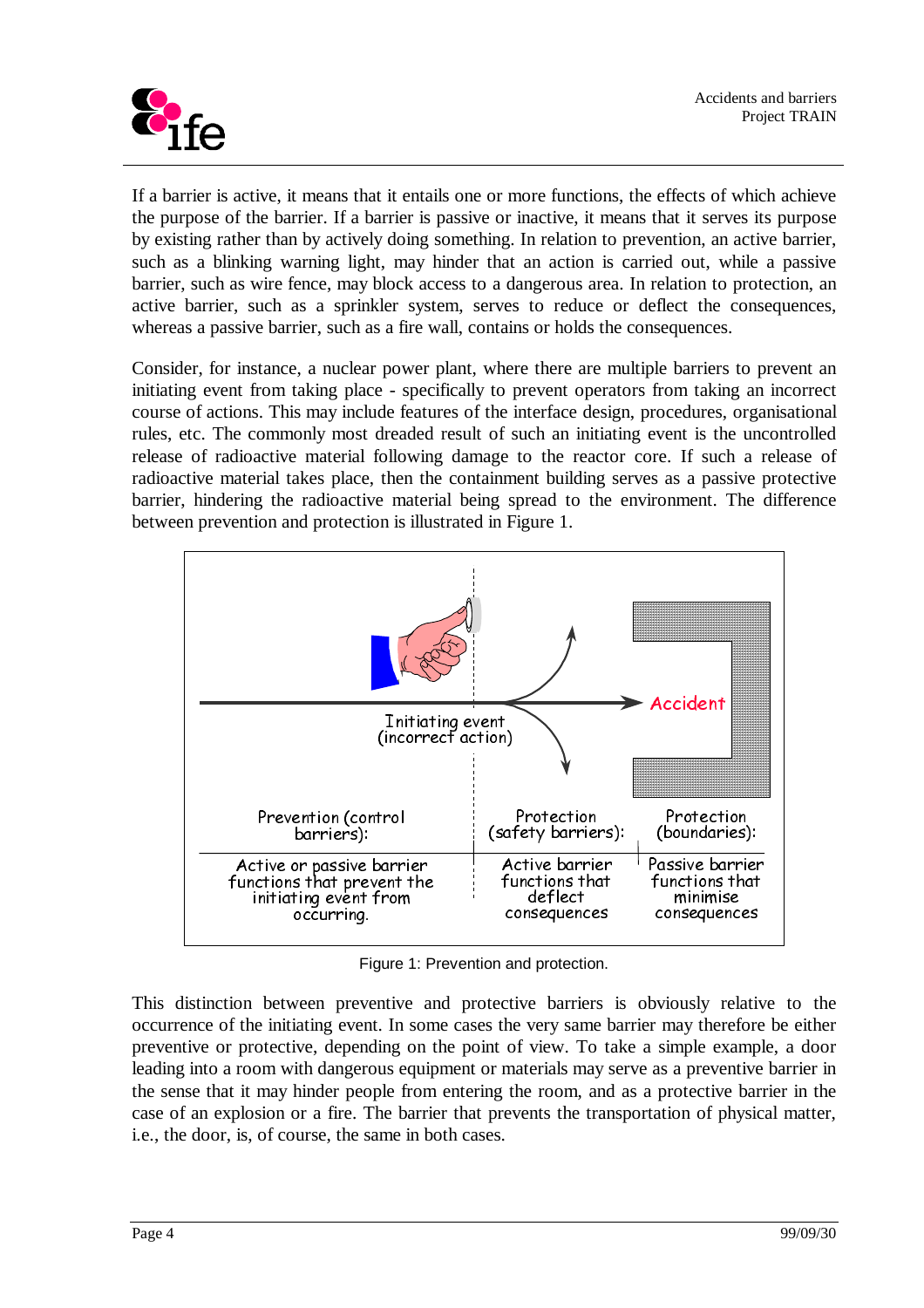

# **2. USE AND DESCRIPTION OF BARRIERS**

The notion of a barrier can be considered both in relation to a method or a set of guidelines for identifying barriers, and in relation to a way of systematically describing or classifying barriers. The two aspects are dependent, since the method for analysis necessarily must refer to a classification scheme, regardless of whether the analysis is a retroactive or a predictive one (Hollnagel, 1998). The present report mainly considers the issue of the classification scheme, with some suggestions for how it can be linked to analysis methods.

Despite the importance of barriers in accident analysis, only a small number of studies have actually studied them. The main ones are described in the following.

## **2.1 The Barrier Concept In Risk Analysis**

Taylor (1988) provided a representative account of barriers as the concept has been applied by practitioners of risk analysis. The context was a general discussion of the techniques applicable to assess the safety of weapon systems. A barrier was straightforwardly defined as "equipment, constructions, or rules that can stop the development of an accident". The examples provided included a distinction between three types of barriers called **passive**, **active**, and **procedural**. Passive barriers, such as firewalls and distance (spatial separation), would work because of their physical characteristics and would always be ready to use. Active barriers, such as safety switches and fire extinguishing equipment, would require some kind of activation before they could be used. Finally, procedural barriers, such as instructions for use of equipment, would require a mediating agent in order to be effective. The general concept of a barrier was illustrated by a diagram similar to the representation used by the AEB model, which is described in a following section (Section 2.2).

Taylor also provided an extensive discussion of the requirements to barrier quality, as summarised by Table 1. The criteria are mixed in the sense that some of them, such as the adequacy requirements, are relevant for any kind of barrier, while others, such as the availability requirements, mainly apply to active barriers.

| Quality /<br><b>Specific requirement</b><br>criterion |                                                                                 |
|-------------------------------------------------------|---------------------------------------------------------------------------------|
| Adequacy                                              | Able to prevent all accidents within the design basis.                          |
|                                                       | Meet requirements set by appropriate standards and norms.                       |
|                                                       | Capacity must not be exceeded by changes to the primary system.                 |
|                                                       | If a barrier is inadequate, additional barriers must be established.            |
| Availability,                                         | All necessary signals must be detectable when barrier activation is required.   |
| reliability                                           | Active barriers must be fail-safe, and either self-testing or tested regularly. |
|                                                       | Passive barriers must be inspected routinely.                                   |
| <b>Robustness</b>                                     | Able to withstand extreme events, such as fire, flooding, etc.                  |
|                                                       | The barrier shall not be disabled by the activation of another barrier.         |
|                                                       | Two barriers shall not be affected by a (single) common cause.                  |
| Specificity                                           | The effects of activating the barrier must not lead to other accidents.         |

| Table 1: Requirements to barrier quality |
|------------------------------------------|
|------------------------------------------|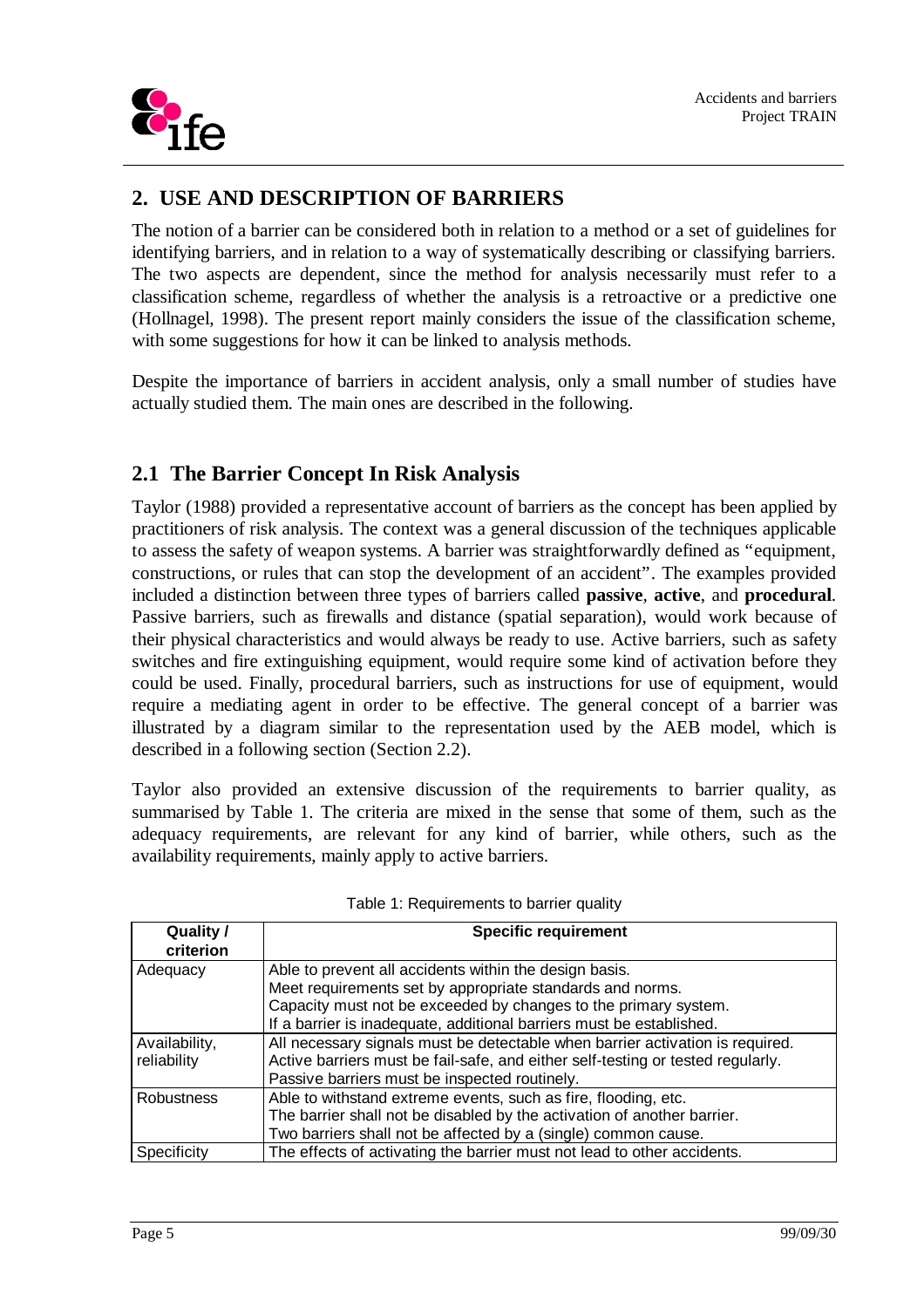

The barrier shall not destroy that which it protects.

The classification of barriers - as passive, active, or procedural - and the pragmatic requirements to barrier quality, very much reflect the use of barriers in a proactive sense. As such it represents concerns that unarguably are significant, and which must be recognised by any serious attempt to classify barriers. The criterion of specificity is in particular interesting, since it hints at the possible negative side-effects that some types of barriers may have, for instance the undesired effects of automation, such as de-skilling or complacency. Despite the obvious value of this line of work it has, unfortunately, received little attention outside the field of risk analysis, and the impact has therefore been less than deserved.

## **2.2 The AEB Model**

In terms of basic principles for classification, Svenson (1991) described the evolution leading to an accident as a chain or sequence of failures, malfunctions, and errors. Referring to this, a distinction was made between barrier functions and barrier systems.

"A barrier function represents a *function* (and not, e.g., an object) which can arrest the accident evolution so that the next event in the chain is never realized. *Barrier systems* are those maintaining the barrier function. Such systems may be an operator, an instruction, a physical separation, an emergency control system, and other safety-related systems, components, and human factors-organizational units."

(Svenson, 1991,p. 501)

More generally, a **barrier function** can be defined as the specific manner by which the barrier achieves its purpose, whereas a **barrier system** can be defined as the foundation or substratum (or embodiment) for the barrier function, i.e., the organisational and/or physical structure without which the barrier function could not be accomplished.**<sup>4</sup>** The use of the barrier concept should be based on a systematic description of various types of barrier systems and barrier functions, for instance as a classification system. This will help to identify specific barrier systems and barrier functions and to understand the role of barriers, in either meaning, in the history of an accident.**<sup>5</sup>**

The distinction between barrier systems and barrier functions was used as the basis for a general Accident Evolution and Barrier Function (AEB) model (Svenson, 1991). This model

**<sup>4</sup>** Compared to the system analytic distinction between "why", "what", and "how", the "why" corresponds to the purpose of the barrier, the "what" to the barrier function, and the "how" to the barrier system.

**<sup>5</sup>** In daily language the use of the term "barrier" is largely synonymous with the notion of a barrier function. This practice will be continued throughout this report.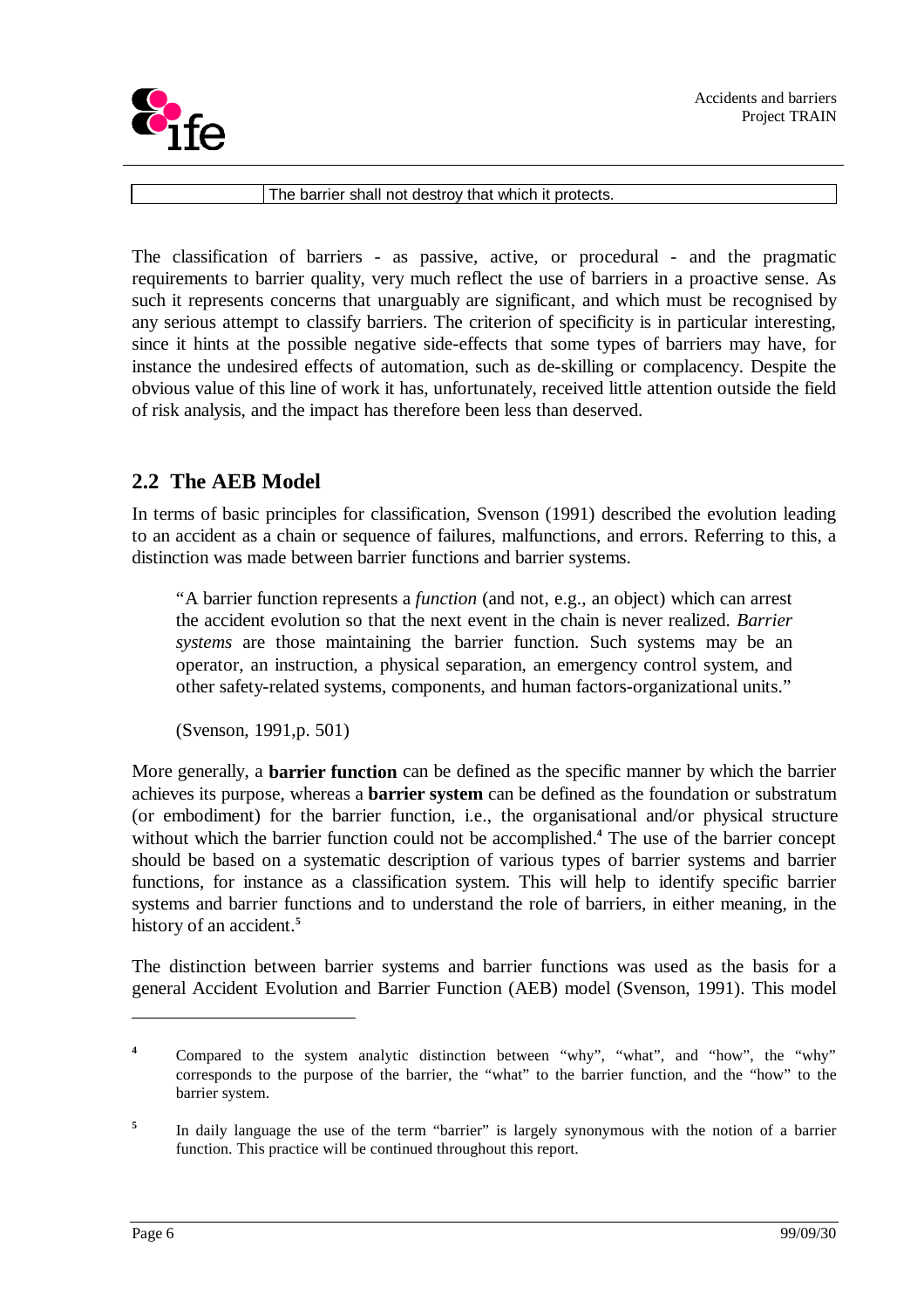

represented the development of an accident as a sequence of steps belonging to either the human factors / organisational system or the technical system, cf. Figure 2. Each step represents either, (1) the failure or malfunction of a component or, (2) an incorrectly performed function within each system, and the barrier functions are used to indicate how the development of the accident could be arrested. (In Figure 2 barrier functions are shown as two parallel lines "//".)



Figure 2: The Accident Evolution and Barrier (AEB) function model

The AEB model proposed three different barrier systems, namely physical, technical, and human factors/organisational (Svenson, 1991, p. 501). Barrier functions were discussed in relation to a specific incident, but there was no proposal for a systematic classification of functions. The paper did, however, include an interesting discussion of the factors that may affect the strength of barrier functions, similar to the discussion of robustness by Taylor (1988).

Using the concepts of the AEB model, an extensive study looked for the barriers that existed in a given system (the refuelling process in a nuclear power plant) and analysed the reliability of the existing barrier functions (Kecklund et al., 1996). In the analysis of the refuelling process, a considerable number of barriers were found. It was proposed that the barriers could be assigned to one of the following three groups: human, technical, and human/organisational. (Note that this differs from the barrier systems proposed by Svenson, 1991.) An example of a human barrier would be that an operator should check the condition of a system or device before using it. An example of a technical barrier would be that two systems should be aligned before a process could be started, for instance in terms of a mechanical interlock. Finally, an example of a human/organisational barrier would be the issuing of a work order or work permit.

Despite the relatively large number of specific barriers found in this study, they only represented a few categories - or, in the terminology used here, they represented a small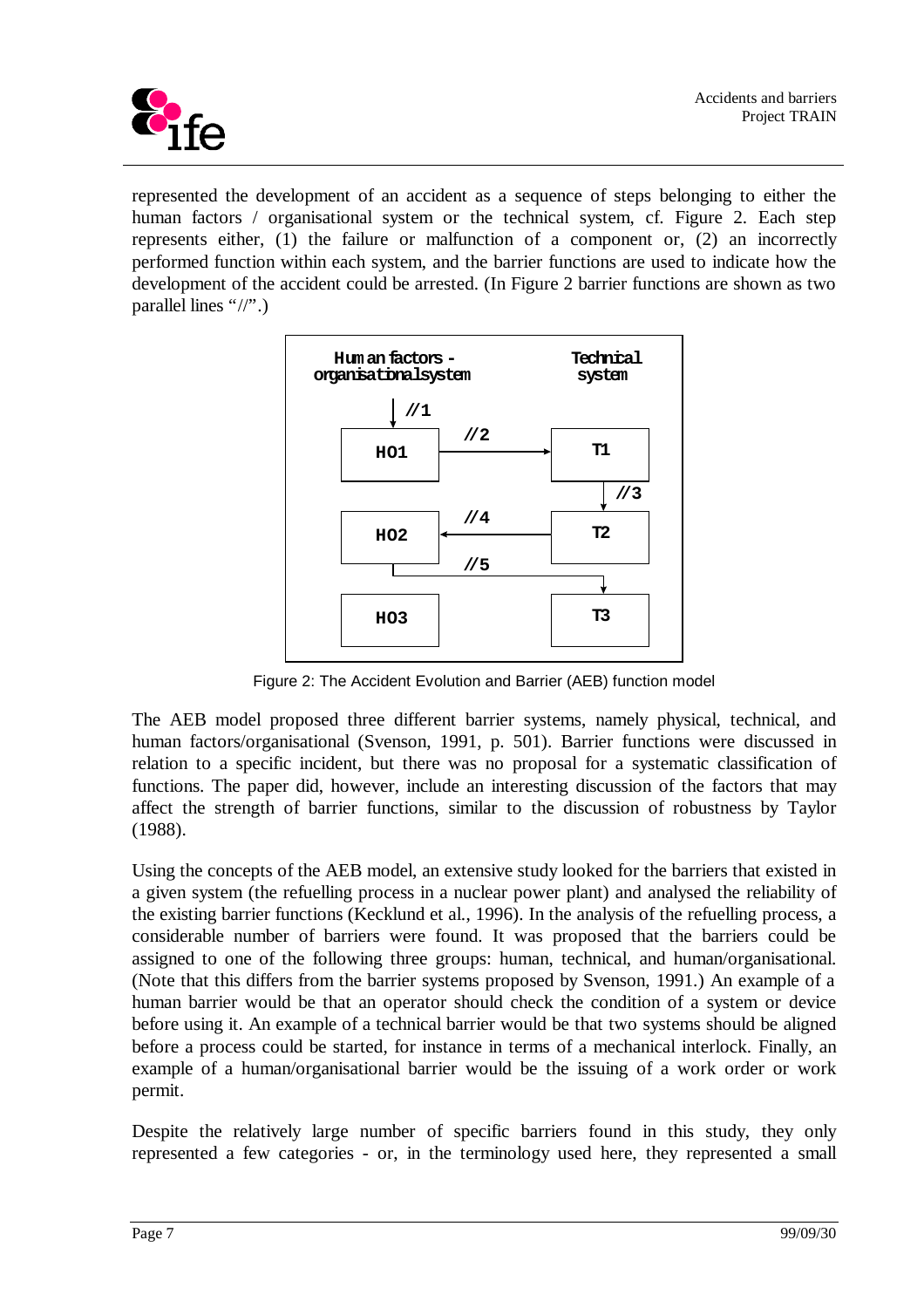

number of barrier functions. Thus, human barrier functions were all related to visual inspection or checking of the conditions of the system, or device, to be used. In these cases the human barrier functions served to prevent a technical failure. The study identified two types of barrier functions related to the technical system: (1) the lack of indication that two systems were locked, and (2) the blocking of the manoeuvre of one piece of equipment by the incorrect position of another. These were seen as technical barrier functions that prevented human failures. (The first can also be described as a lack of signal – due to the absence of a precondition, and the second as a physical obstruction.) Finally, three human/organisational barriers were identified: (1) permission to work, (2) check of information consistency between two persons, and (3) an administratively forbidden zone.

# **2.3 Barriers And MORT**

Another study of barriers is found in the work on barrier analysis related to the Management Oversight and Risk Tree (MORT) programme. The MORT approach (cf. Knox & Eicher, 1983) describes a technique for a comprehensive investigation of occupational accidents as well as a technique to analyse safety programmes. The MORT approach is based on the use of a formal decision tree that integrates a wide variety of safety concerns in a systematic fashion. The MORT chart describes, in an orderly manner, all the potential causal factors for the accidents that can occur in a system. An important part of this is obviously the relation between energy transportation (or energy releases) and barriers.

The MORT barrier analysis (Trost & Nertney, 1985) makes a distinction between control barriers and safety barriers. The difference is that the control barriers relate to the wanted or intended energy flows, whereas the safety barriers relate to the unwanted or unintended energy flows.

- Examples of **control barriers** are: conductors; approved work methods; job training; disconnection switches; pressure vessels; etc.
- Examples of **safety barriers** are: protective equipment; guard-rails; safety training; work protection code; emergency contingency plans; etc.

Control and safety barriers do not match precisely the categories of barrier systems and barrier functions proposed above, but rather seem to describe the purpose or objective of a barrier. Control barriers can also be thought of as **facilitators**, i.e., means by which correct functions and actions can be ensured. Facilitating the correct functions is, of course, a way of preventing the incorrect function from occurring.**<sup>6</sup>**

**<sup>6</sup>** In addition to the distinction between preventive and protective barriers, one may also consider the function of facilitators as a way of encouraging the correct actions, hence as a barrier against incorrect actions. This is important in a discussion of the proactive use of barriers in system design, but will not be part of the present report.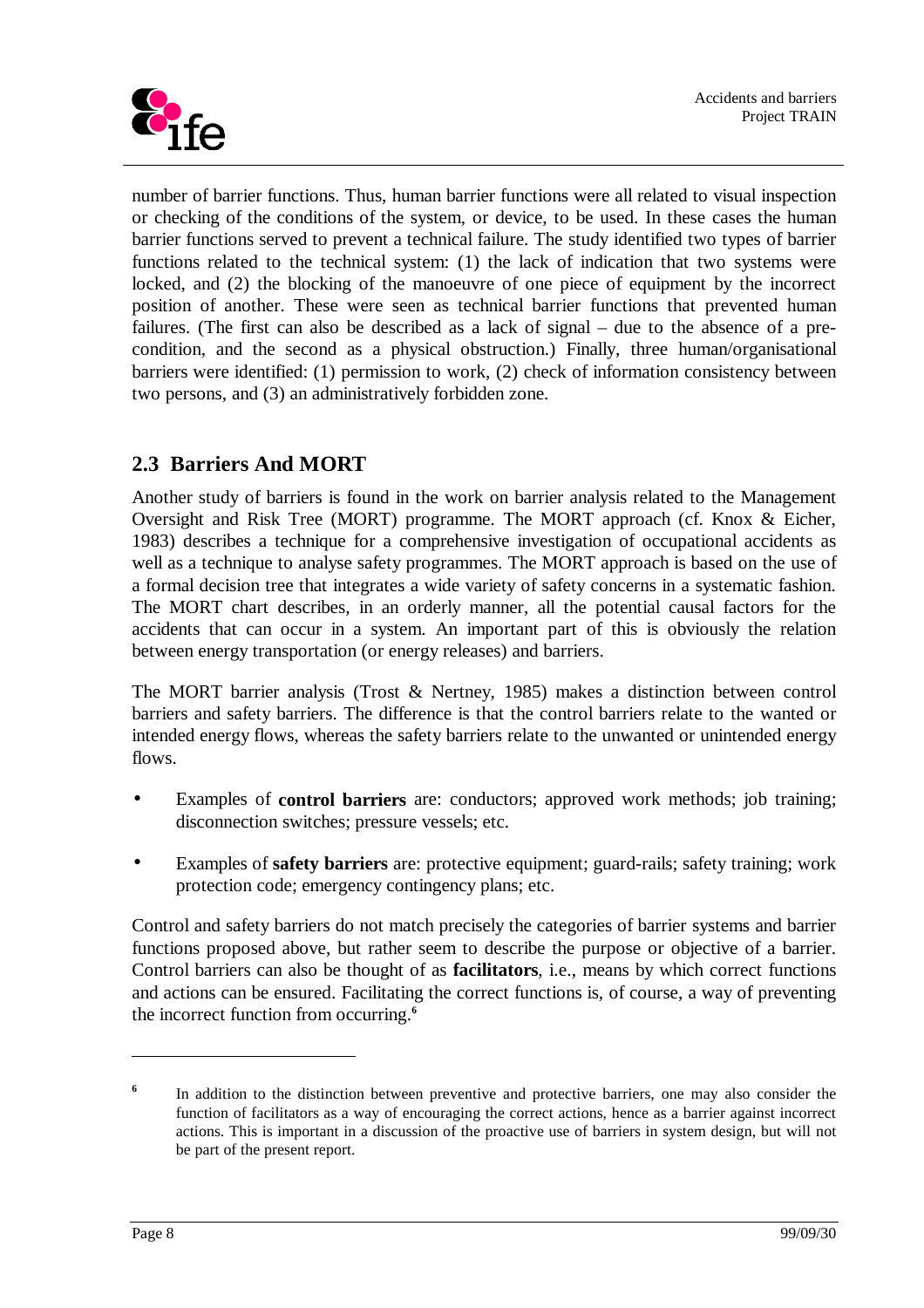

In terms of the elimination of hazards in a system, MORT lists four approaches in order of importance. These are: (1) elimination through design; (2) installation of appropriate safety devices (barriers); (3) installation of warning devices (alarms); (4) development of special procedures to handle the situation. This ordering seems to reflect the different nature of the barriers, i.e., the degree to which they are material or organisational. This issue is discussed further below.

Corresponding to the discussion above (cf. Figure 1), MORT makes a distinction between three different barrier purposes, which are called **prevention**, **control**, and **minimisation**. This reflects a temporal view of systems and accidents, in the sense that the preventive barriers are present in the system independent of the task, control barriers work as part of the task (cf. above), and minimisation barriers work after the incident or accident. The latter category thus corresponds to the notion of protective barriers described in Figure 1.

MORT also proposes a distinction between several different types of barriers. These are: (1) physical barriers; (2) equipment design; (3) warning devices; (4) procedures / work processes; (5) knowledge and skills; and (6) supervision. This is more elaborate than the three-way distinction by Svenson (1991) and Kecklund et al. (1996) into human, technical, and human/organisational barriers. There is, however, a clear mapping between the two proposals. Of the three barrier systems defined by the AEB model, the technical barriers correspond to types 1-3 in MORT, the human barrier corresponds to type 6, and the human/organisational barrier corresponds to types 4  $\&$  5. The notion of a barrier type in MORT therefore seems to correspond to the notion of a barrier function in the AEB model.

Finally, the MORT barrier analysis also discusses how barriers may be unable to achieve their purpose, either because they fail as such or because of other reasons. It is pointed out that barriers can be impractical, that they can fail outright, or that they can be overlooked or ignored. Altogether, the essence of the MORT barrier analysis can be summarised as shown in Figure 3.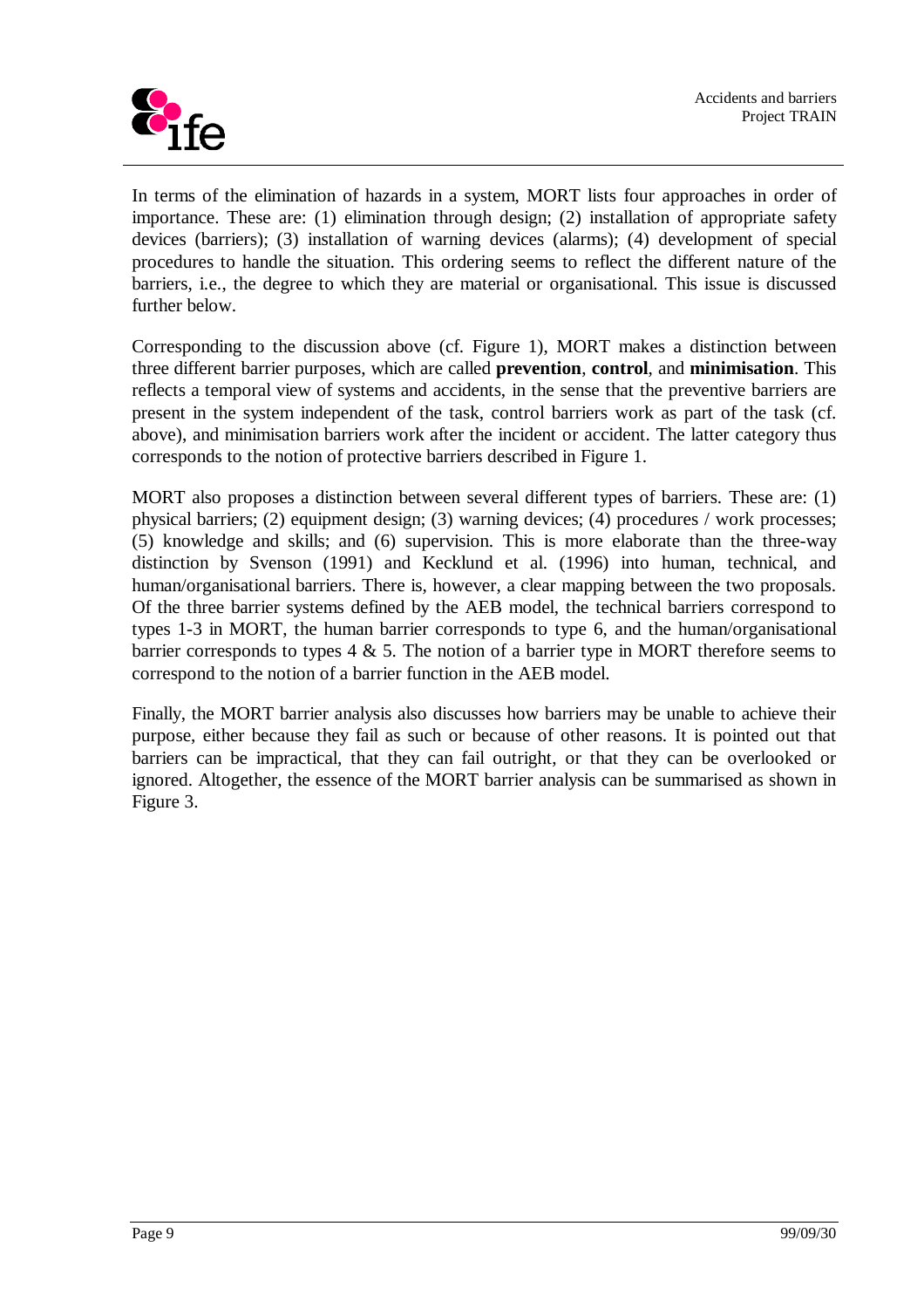



Figure 3: Summary of MORT barrier analysis.

# **2.4 Barriers In Software Systems**

A more recent discussion of the barrier concept has been provided by Nancy Leveson, in her book on safeware (Leveson, 1995). In the later parts of the book, the issue of hazard reduction is described, and three main approaches are presented: controllability, barriers, and failure minimisation. These are the same terms used by the MORT approach, although they are used to describe different types of barriers. Compared to MORT, Leveson therefore seems to be using the concept of barriers in a somewhat narrower sense. The difference may be due to the fact that MORT was developed to analyse hazards and barriers related in systems with energy flows, whereas Leveson discusses barriers in relation to software systems mostly.

According to Leveson, a distinction can be made between three types of barriers called lockout, lockin, and interlock, respectively. A **lockout** "prevents a dangerous event from occurring or prevents someone or something from entering a dangerous area or state" (Leveson, 1995, p. 422). A lockout is thus a kind of shield or defence, which either prevents a specific initiating event from taking place, or prevents an agent from getting into the system. One example is the ways to shield a system from electromagnetic interference (EMI). This can happen either by reducing the source of the EMI, by separating the target system from the source, or by establishing a barrier, such as an interference filter, around the target system. Another example is the concept of authority limitation, which is a lockout that can prevent specific actions from being carried out. An example of that is the different access rights that may exist for a system, often implemented by means of passwords or other types of access codes.

A **lockin** is defined as something that maintains a condition, or preserves a system state. A lockin can be physical, such as walls, doors, cages, safety belts, containers, etc. They can also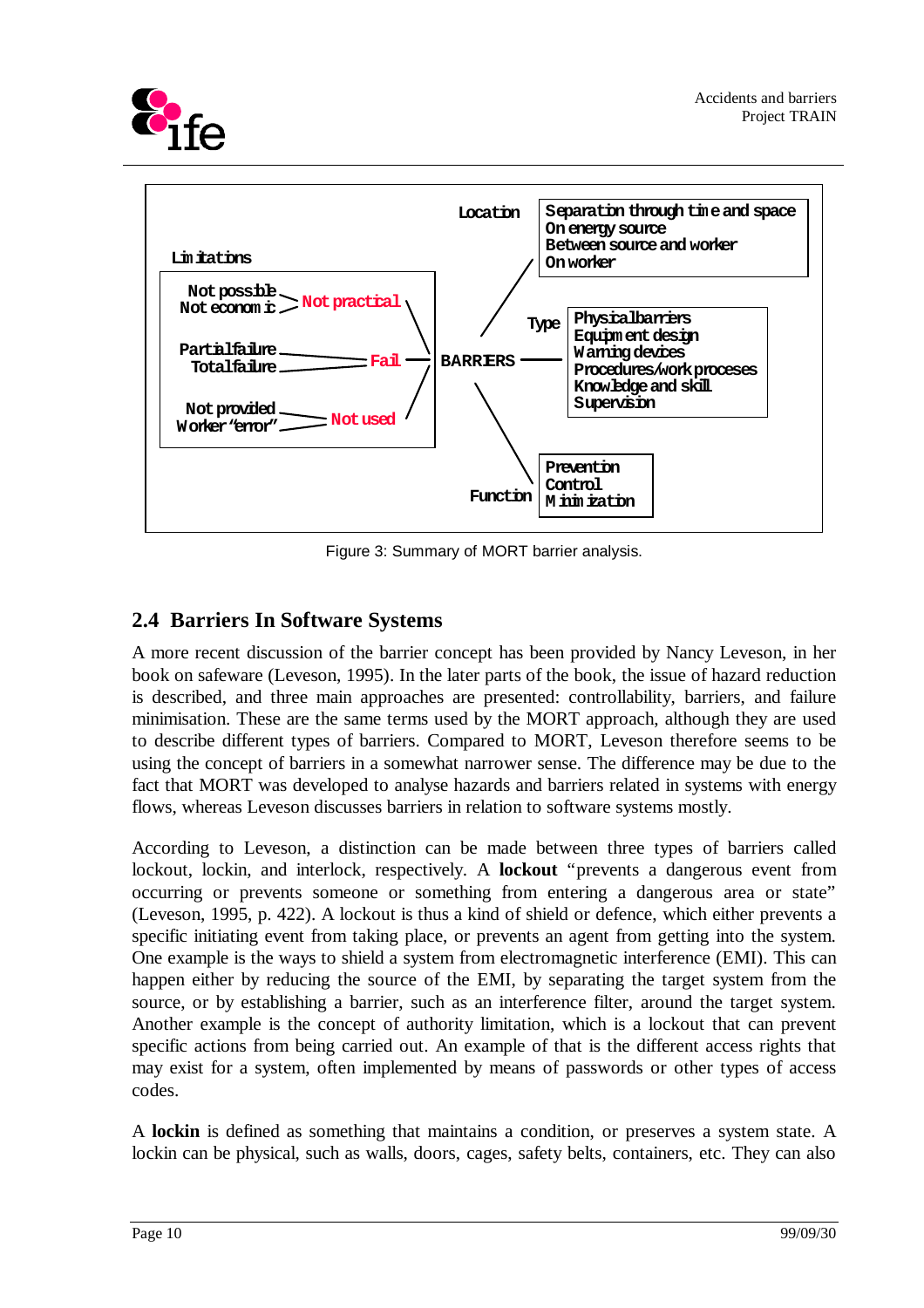

be functional in the sense that they maintain a specific system state or condition. The classical example of that is Watt's governor, which served to maintain a constant speed of rotation; more generally a lockin can be seen as a feedback controlled device that can maintain a desired system state.

Finally, an **interlock** serves "to enforce correct sequencing or to isolate two events in time" (Leveson, 1995, p. 426). An interlock can work by inhibiting (or preventing) an event from occurring by establishing a set of either pre-conditions or execution conditions. An example of a pre-condition is that it may only be possible to start the engine of a car with automatic transmission if the gear selector is in the "Park" position. An example of an execution condition is the "deadman" button in trains. An interlock can also work by enforcing a certain sequence of actions or events, although in principle this is functionally equivalent to defining a pre-condition for an action. Interlocks are common on many systems, and may be implemented either by hardware or, increasingly, by software.

The barrier types used by Leveson (1995) can be seen as derived from the limiting and protecting functions that commonly are used in process automation. These are: interlocks, defined as above; controllers or lockins; limiters, which ensure that predefined standard operating values are not exceeded; protections, which ensure that predefined safety critical values are not exceeded; and finally programmes, which can be regarded as interlocks but for more complex functions or systems. In designing process automation these functions are usually thought of as a way to ensure a specific performance, rather than as barriers, but the two points of view are obviously complementary.

Compared to the approaches to barrier analysis described above, Leveson mainly describes different types of barrier functions. This may be because the domain is systems which include or a based on software. It is natural in such cases to be concerned with preventive rather than protective barriers, and to focus on barrier functions rather than barrier systems since it is the transportation of information, rather than mass or energy, that is the greatest concern.

## **2.5 Barriers And Latent Failure Conditions**

The notion of a barrier also plays a role in the analysis and explanation of organisational accidents. It is a common finding that accidents in complex systems can de described as a combination of active failures and latent failure conditions (Reason, 1995; 1997). The defining feature of **latent failure conditions** is that they are present within the system well before the onset of a recognisable accident sequence. The influence of latent failure conditions in complex well-defended, low-risk, high-hazard systems, such as nuclear power plants, chemical process plants, modern aircraft, etc., gives rise to multiple-failure accidents that have their remediable root causes in basic organisational processes such as design, construction, procedures, maintenance, training, communication, human-machine interfaces and the like (Reason, 1992). Latent failure conditions are seen in contrast to active failures which are the local triggering events that usually are accepted as the immediate causes of an accident.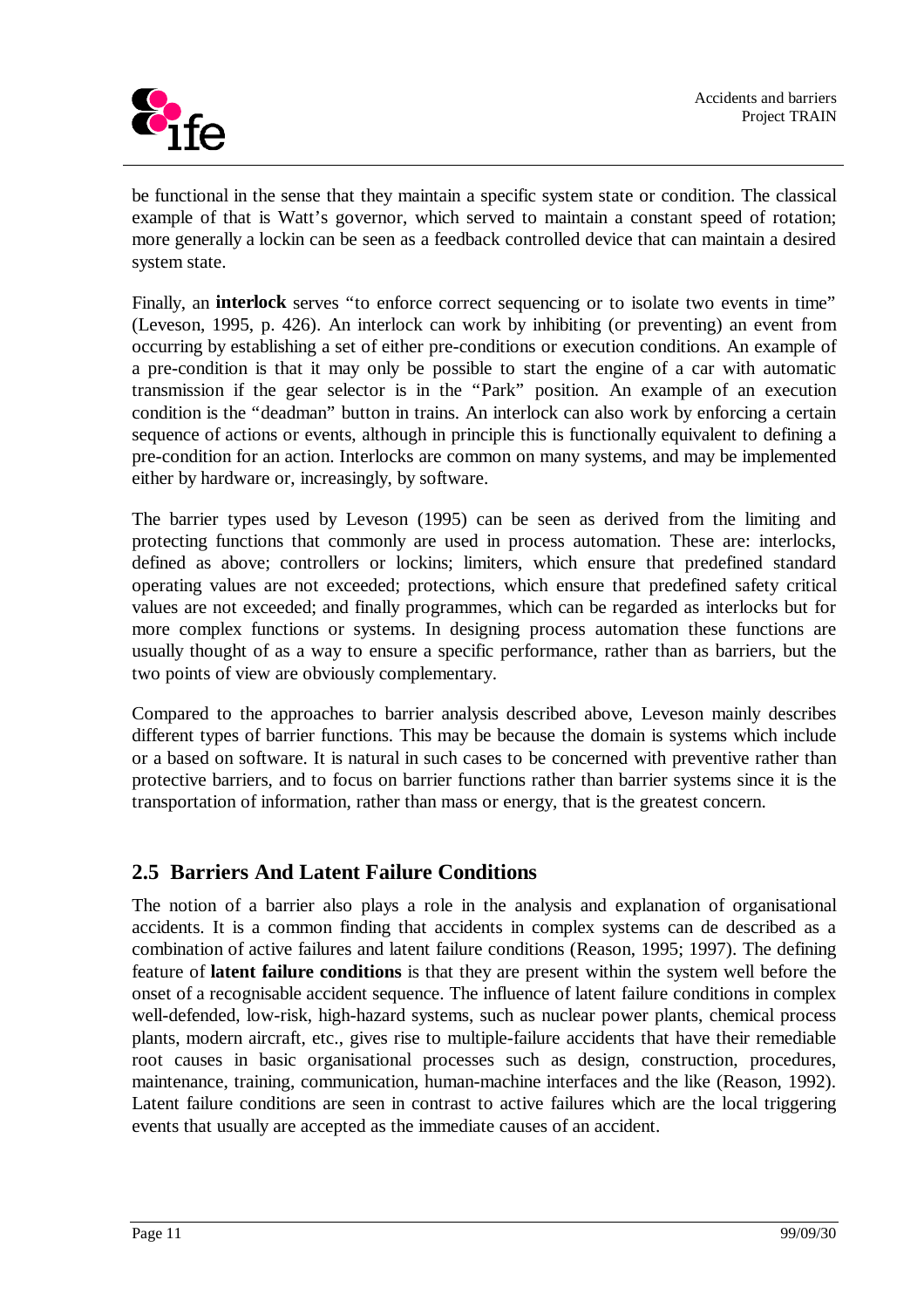

Latent failure conditions can have several different causes such as organisational or managerial decisions, design failures or deficiencies, maintenance failures or deficiencies, and slow degradation of system functions or resources (e.g. corrosion, small leaks) which are undetected. Latent failure conditions typically belong to one of the following three categories: lack of barriers, lack of resources, and precarious conditions. **Lack of barriers** means that a designed prevention against an accident either is not functional. **Lack of resources** means that the necessary means to counter or neutralise an event are missing. A simple example is that the spare tyre may be flat; a more complex one is that there may be insufficient power to start the emergency diesels or power emergency lights. Finally, **precarious conditions** means that parts of the system have become unstable so that only a small active failure is needed to release the latent condition; the analogy is that of an avalanche or any other supercritical system. Figure 4 illustrates how barriers can be affected by latent failure conditions (cf. Reason, 1995).



Figure 4: A model of organisational accident causation.

In this usage of the barrier concept, the lack of a barrier corresponds completely to the notion of a preventive barrier as it is generally used, whereas the lack of resources in some cases may correspond to the notion of a protective barrier. For instance, if the water pressure is too low in a sprinkler system, then the protective barrier against a fire is effectively lost. In the case of preventive barriers a further distinction is made between physical barriers and functional barriers such as procedures and rules. There is, however, no further attempt to characterise and classify barriers in more detail.

It is possible to extend the concept of a latent system condition to include, for instance, a lack of appropriate training. The ability of the people in a system to respond appropriately to a situation is crucial, whether they are operators, maintenance staff, or management. In the case of an unexpected incident or a disturbance, the ability to respond appropriately may be the most important barrier against worsened consequences. The lack of adequate training may be seen as a latent system condition which weakens a barrier, even though it may not be reasonable to see it as a latent failure condition. The reason for this is that it may be neither possible nor reasonable to attribute the latent condition to an identifiable event or decision. This becomes even more obvious if one considers more intangible conditions such as the age profile of the staff in an organisation. The knowledge and experience of the staff may be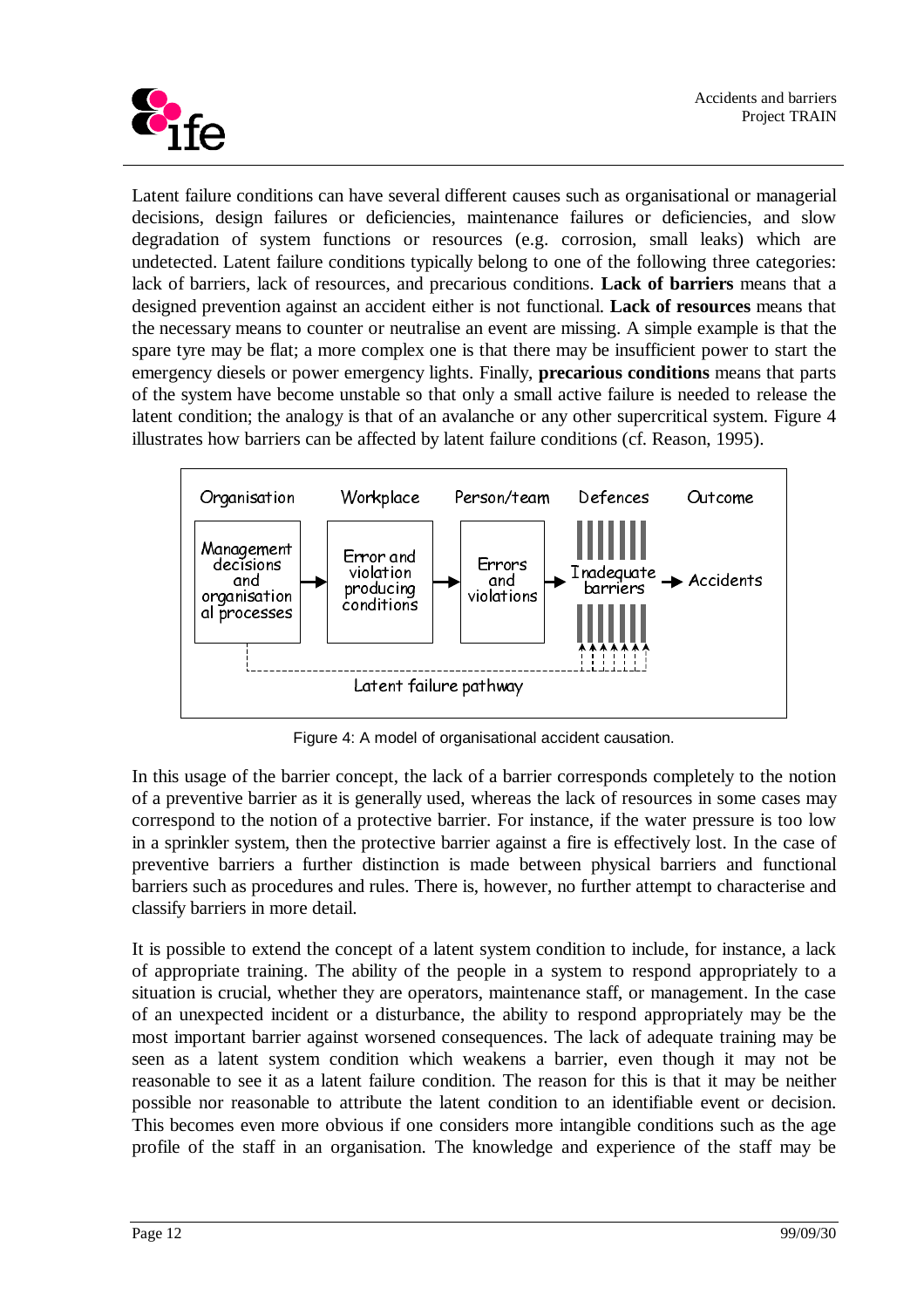

considered a barrier in some sense, and this barrier may be lost if a large proportion of the experienced staff retires without being replaced. The aging of a population of operators may thus result in a precarious system condition.

In general, latent conditions are important for the availability and reliability of active barriers, such as in the defence-in-depth principle. A discussion of the difference between latent system conditions and latent failure conditions is clearly interesting but will not be pursued here, since it will take us too far away from the more concrete notion of a barrier that was the starting point.

## **2.6 Barriers And Field Theory**

Outside the field of accidents and risks the concept of a barrier has been used by Kurt Lewin as part of his field theory. Lewin (1951; org. 1942) discussed how learning can be described in terms of various forces and how, for instance, punishment as a repelling force is effective only if there is a barrier strong enough to prevent the individual from leaving the field. Even though the context was entirely different from that of the present paper, barriers were used with the same meaning, i.e., as something that prevents an action from taking place.

## **3. CLASSIFICATION OF BARRIERS**

The descriptions above have shown how an analytical description of barriers can be based on several different concepts, such as their origin, their purpose, their location, and their nature. Each of these are considered separately in the following.

## **3.1 Classification Based On The Origin Of Barrier**

In terms of their origin, barrier systems can be produced either by the organisation or the individual. (Conceivably, a physical barrier system may also come about by an act of nature, such as the Great Barrier reef, although this is hardly the outcome of an intention. It is also possible that a barrier function may be generated by an artefact, provided it contains a reasonable level of intelligence. We will, however, refrain from further speculations in this direction.) It is nevertheless the exception that barrier functions or barrier systems are created by an individual *qua* individual, except during abnormal conditions, emergencies, etc. Since barriers should reflect a systematic and comprehensive analysis of risks and weaknesses in the system as a whole and be able to serve their purpose in a representative range of conditions, it is unlikely that they will be based on the transitory needs and intentions of an individual.<sup>7</sup> In

**<sup>7</sup>** If individuals feel compelled to introduce barriers for normal working conditions it is usually an indication that the organisation does not function adequately. It may nevertheless happen in fluctuating environments, such as construction sites.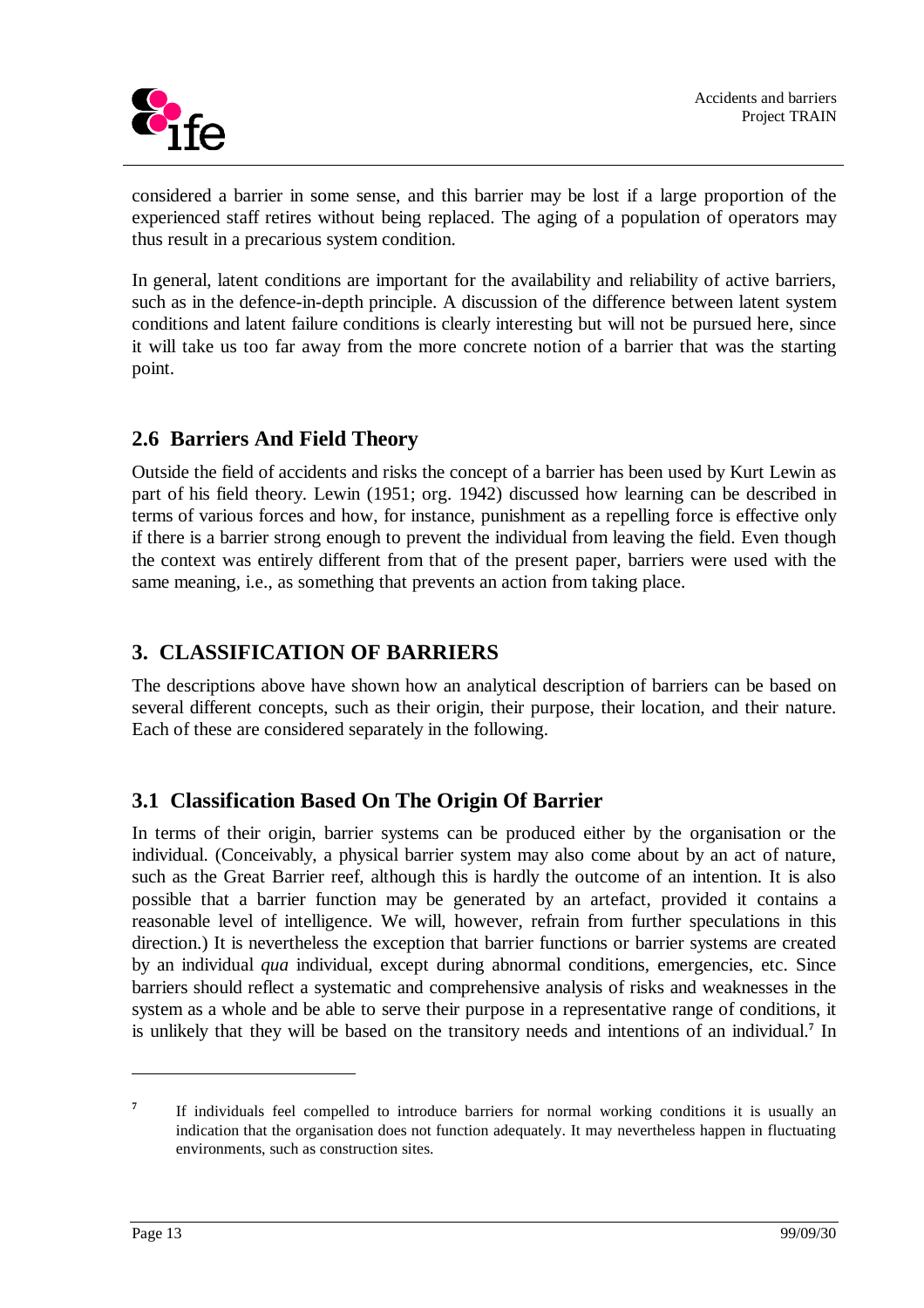

any case, since the notion of the origin of a barrier system is limited to very few categories, it is not considered an appropriate basis for a comprehensive classification system.

# **3.2 Classification Based On Purpose Of Barrier**

It has already been mentioned that barriers may serve several different purposes, e.g., being preventive, controlling, protective or minimising. Kecklund et al. (1996) discussed how a barrier may serve to prevent a human failure, i.e., an incorrectly performed action by a human, or a technical failure. Another example is the ubiquitous confirmation dialogue box that is part and parcel of the Windows interface. The dialogue box is a barrier to prevent people from making elementary mistakes, such as deleting the wrong file or neglecting to save a piece of work. The MORT approach also identified three different purposes of a barrier. The purpose of a barrier system or function may, however, be relative to the onset of the accident or event, and is therefore not the best criterion to use as the basis for a categorisation.

## **3.3 Classification Based On Barrier Location**

In the barrier analysis that is part of the MORT technique (Trost  $&$  Nertney, 1985), a distinction is made between where in the system a barrier is located.**<sup>8</sup>** According to this, a barrier can either be placed on the source, between the source and the worker or the exposed targets, on the worker or the target, or work by means of a separation in time or space. For example, separating in time a source of combustion from a source of ignition is a very effective barrier that may prevent a fire or an explosion. This distinction of barrier locations is, of course, only applicable to barriers that have some kind of physical reality, and is therefore not adequate as the basis for a more comprehensive classification.

## **3.4 Classification Based On Barrier Nature**

This leaves the nature of barriers as a possible starting point for developing a categorisation. The nature of barriers is principally independent of their origin, their purpose (e.g., as preventive or protective), and their location. In terms of their nature, barrier systems can range from physical hindrances (walls, cages) to ethereal rules and laws. One approach to a classification of barrier systems could be to use the following four main categories.

**Material, or physical, barriers**. These are barriers that physically prevent an action from being carried out or an event from taking place, hence correspond to the physical barriers in the MORT analysis. Material or physical barriers may also block or mitigate the effects of an unwanted event, cf. Figure 1. Examples of material barriers are buildings, walls, fences, railings, bars, cages, gates, containers, fire curtains, etc. A

**<sup>8</sup>** In the terminology used here, it would be the location or focus of the barrier function.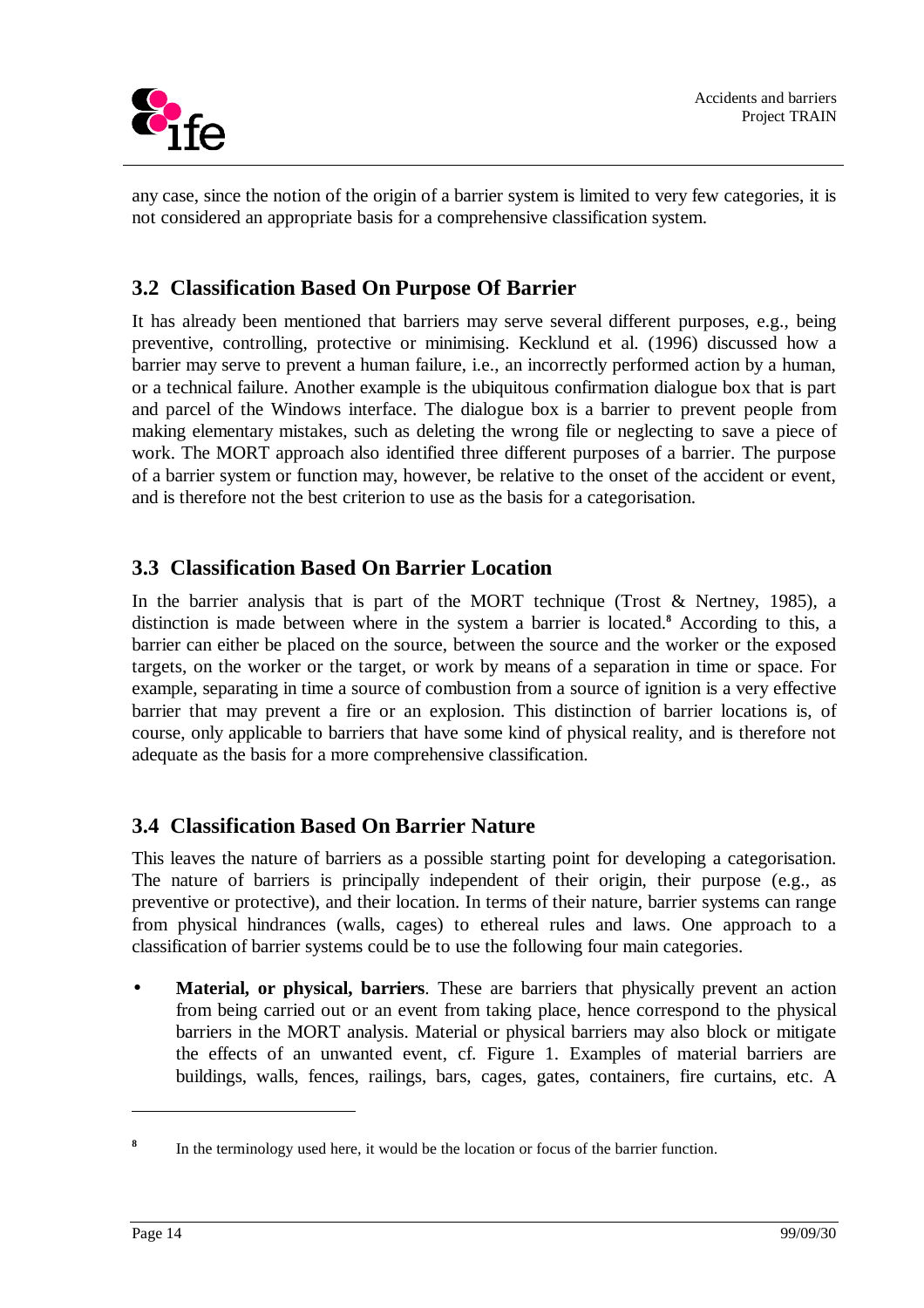

material barrier presents an actual physical hindrance for the action or event in question and although it may not prevent it under all circumstances, it will at least slow it down or delay it. A material barrier can withstand forces up to a certain maximum beyond which it is no longer effective. A door or a wall may be broken down, a dike may be flooded, a container may burst, etc. Another characteristic of material barriers is that they do not have to be perceived or interpreted by the acting agent in order to work.**<sup>9</sup>** They can therefore be used for energy and material, as well as people.

• **Functional (active or dynamic) barriers**. A functional barrier works by impeding the action to be carried out, for instance by establishing an interlock, either logical or temporal (cf. Leveson, 1995). A functional barrier effectively sets up one or more preconditions that have to be met before the action can be carried out. These pre-conditions need not be interpreted by a human, but may be interrogated or sensed by the system itself, for instance an automatic safety device such as an airbag. A functional barrier may therefore not always be visible or discernible, although its presence often is indicated to the user in one way or another, and although it may require one or more actions to be overcome. A lock, for instance, is a functional barrier, whether it is a physical lock that requires the use of a key or a logical lock that requires some kind of password or identification. Functional barriers correspond to the categories of equipment design and supervision proposed by the MORT analysis.

Although a functional barrier often sets up a pre-condition, it is not generally the case that all pre-conditions are barriers. It is, for instance, a pre-condition for starting a car engine that the battery is charged, but it would be an improper use of the terminology to say that an uncharged battery is a barrier against driving. A pre-condition, such as a low battery charge, may be an obstacle to a normal function, without being a barrier to an abnormal function. This issue is raised again below in the discussion of the relation between barriers and communication.

Note also that there is an important difference between a functional barrier and a barrier function. A functional barrier is a type of barrier system, and represents the set of barrier functions that are of the same nature. A barrier function is the specific manner by which the barrier system achieves its purpose, and this mode of description can therefore be applied to all possible barrier systems.

**Symbolic barriers**. The defining characteristic of a symbolic barrier is that it requires an act of interpretation in order to achieve its purpose, hence an "intelligent" agent of some kind that can react or respond to the barrier. Alternative terms may therefore be conceptual or perceptual barriers. Whereas the railing along a road is both a physical and a symbolic barrier, the reflective posts or markers are only a symbolic barrier: they indicate where the edge of the road is, but unlike the railing they are insufficient to prevent a car from going off the road. All kinds of signs and signals are symbolic

**<sup>9</sup>** This can be testified by anyone who have walked into a glass door.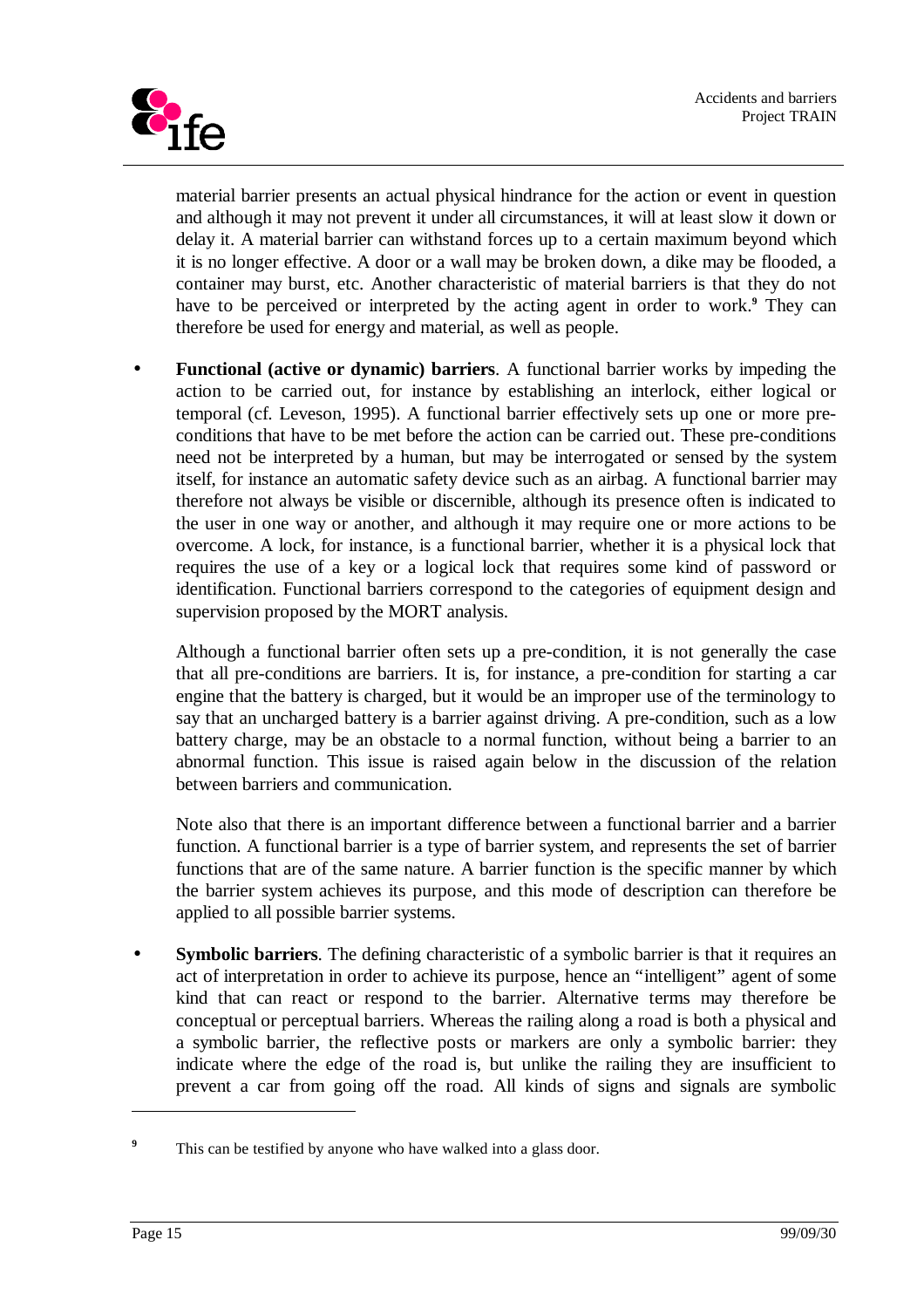

barriers, specifically visual and auditory signals. The same goes for warnings (by text or by symbol), warnings devices (cf. the MORT typology), interface layout, information presented on the interface, visual demarcations, etc.

Whereas a functional barrier works by establishing an actual pre-condition that must be met by the system, or the user, before further actions can be carried out, a symbolic barrier indicates a limitation on performance that may be disregarded or neglected. The indication of maximum speed on a sign is a symbolic barrier, but the automatic breaking activated by the ATC if the signal is missed, is a functional barrier. Even though a functional barrier may include a pre-condition, that pre-condition need not be interpreted in the same sense as a symbol does.

**Immaterial barriers**. The final class of barriers are the immaterial ones. This means that the barrier is not physically present or represented in the situation, but that it depends on the knowledge of the user in order to achieve its purpose. Immaterial barriers are usually also represented in a physical form such as a book or a memorandum, but are often not physically present when their use is mandated. Typical immaterial barriers are: rules, guidelines, safety principles (safety culture), restrictions, and laws. In industrial contexts, immaterial barriers are largely synonymous with organisational barriers, i.e., rules for actions that are imposed by the organisation, rather than being physically, functionally or symbolically present in the system. Immaterial barriers correspond to the MORT types of procedures / work processes, knowledge and skills.

It is clearly possible to realise several barrier systems and functions in the same physical artefact or object. For instance, a door may have on it a written warning and may require a key to be opened. Here the door is a physical barrier system, the written warning is a symbolic barrier system, and the lock requiring a key is a functional barrier system. It may, in fact, be the rule rather than the exception that several different barrier systems and functions are used together to achieve a common purpose.

## **3.5 A Classification Of Barriers**

The following Table 2, presents a classification of the barriers that are commonly found in the general literature. Each barrier is described with regard to the underlying barrier **system**, i.e., one of the four main classes as defined above, and the specific barrier **function** (or **mode**), i.e., the more specific nature of the barrier. The list of barriers presented here is unlikely to be exhaustive, but hopefully sufficiently extensive to be of some practical use.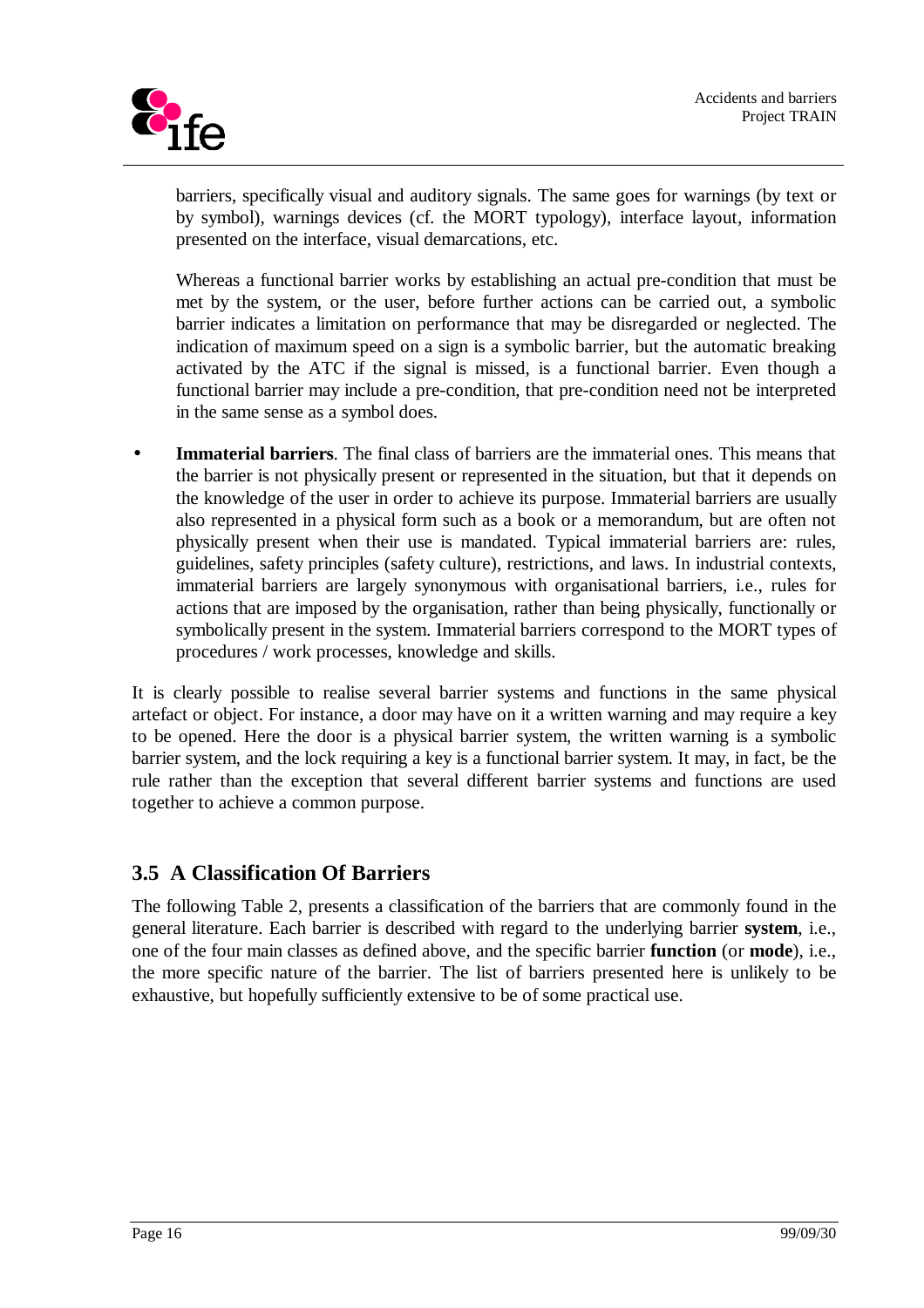| <b>Barrier system</b> | <b>Barrier function</b>                                                                                                                                    | <b>Example</b>                                                                                                                                                                                 |
|-----------------------|------------------------------------------------------------------------------------------------------------------------------------------------------------|------------------------------------------------------------------------------------------------------------------------------------------------------------------------------------------------|
| Material,<br>physical | <b>Containing or protecting.</b><br>Physical obstacle, either to<br>prevent transporting<br>something from the present<br>location (e.g., release) or into | Walls, doors, buildings, restricted physical access,<br>railings, fences, filters, containers, tanks, valves,<br>rectifiers, etc.                                                              |
|                       | present location (penetration).<br><b>Restraining or preventing</b>                                                                                        | Safety belts, harnesses, fences, cages, restricted                                                                                                                                             |
|                       | movement or transportation.                                                                                                                                | physical movements, spatial distance (gulfs,<br>gaps), etc.                                                                                                                                    |
|                       | Keeping together. Cohesion,<br>resilience, indestructibility                                                                                               | Components that do not break or fracture easily,<br>e.g. safety glass.                                                                                                                         |
|                       | Dissipating energy,<br>protecting, quenching,<br>extinguishing                                                                                             | Air bags, crumble zones, sprinklers, scrubbers,<br>filters, etc.                                                                                                                               |
| Functional            | <b>Preventing</b> movement or<br>action (mechanical, hard)                                                                                                 | Locks, equipment alignment, physical interlocking,<br>equipment match, brakes, etc.                                                                                                            |
|                       | <b>Preventing movement or</b><br>action (logical, soft)                                                                                                    | Passwords, entry codes, action sequences, pre-<br>conditions, physiological matching (iris,<br>fingerprint, alcohol level), etc.                                                               |
|                       | <b>Hindering</b> or impeding actions<br>(spatio-temporal)                                                                                                  | Distance (too far for a single person to reach),<br>persistence (dead-man-button), delays,<br>synchronisation, etc.                                                                            |
| Symbolic              | <b>Countering, preventing or</b><br>thwarting actions (visual,<br>tactile interface design)                                                                | Coding of functions (colour, shape, spatial layout),<br>demarcations, labels & warnings (static), etc.<br>Facilitating correct actions may be as effective as<br>countering incorrect actions. |
|                       | <b>Regulating actions</b>                                                                                                                                  | Instructions, procedures, precautions / conditions,<br>dialogues, etc.                                                                                                                         |
|                       | Indicating system status or<br>condition (signs, signals and<br>symbols)                                                                                   | Signs (e.g., traffic signs), signals (visual,<br>auditory), warnings, alarms, etc.                                                                                                             |
|                       | <b>Permission</b> or authorisation<br>(or the lack thereof)                                                                                                | Work permit, work order.                                                                                                                                                                       |
|                       | Communication,                                                                                                                                             | Clearance, approval, (on-line or off-line), in the                                                                                                                                             |
|                       | interpersonal dependency                                                                                                                                   | sense that the lack of clearance etc., is a barrier.                                                                                                                                           |
| Immaterial            | <b>Monitoring, supervision</b>                                                                                                                             | Check (by oneself or another a.k.a. visual<br>inspection), checklists, alarms (dynamic), etc.                                                                                                  |
|                       | Prescribing: rules, laws,<br>guidelines, prohibitions                                                                                                      | Rules, restrictions, laws (all either conditional or<br>unconditional), ethics, etc.                                                                                                           |

Table 2: Barrier systems and barrier functions.

The classification of barriers is not always a simple matter. A wall is, of course, an example of a physical barrier system and a law is an example of an immaterial barrier system. But what about something like a procedure? A procedure by itself is an instruction for how to do something, hence not primarily a barrier (except in the sense that performing the right actions rules out performing the incorrect ones, cf. the notion of facilitation). Procedures may, however, include warnings and cautions, as well as conditional actions (pre-conditions). Although the procedure may exist as a physical document, other formats are also possible, such as computerised procedures. The procedure therefore works by virtue of its contents or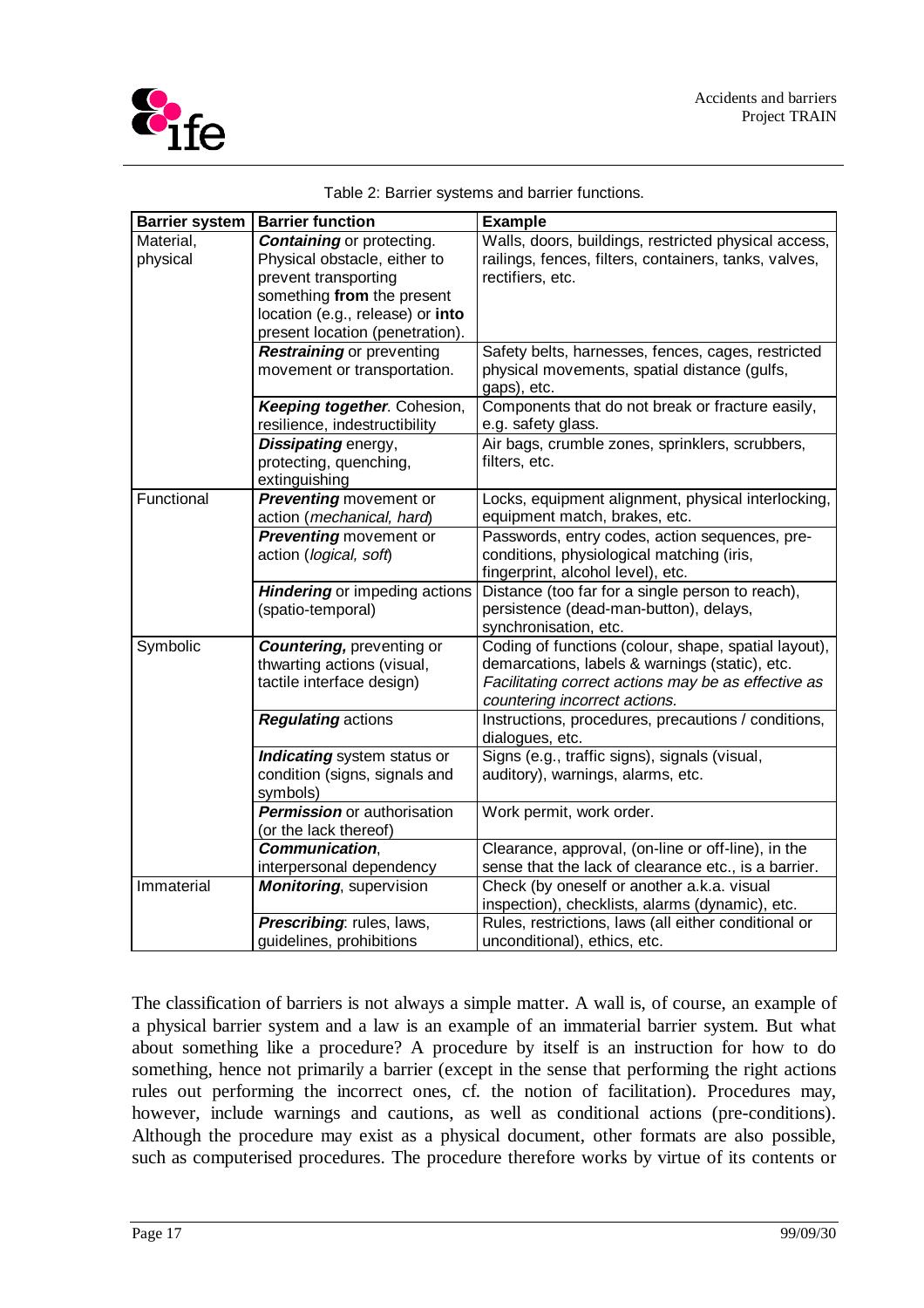

meaning rather than by virtue of its physical characteristics. The warnings, cautions, and conditions of a procedure are therefore classified as examples of a symbolic barrier system, i.e., they require an act of interpretation in order to work.

Immaterial barriers are often complemented by symbolic barriers. For instance, general speed limits as given by the traffic laws are supplemented by road signs (a symbolic barrier system) and at times enforced by traffic police (performing the immaterial monitoring function, perhaps supplemented by physical barriers such as road blocks or speed bumps). Material barriers may also be complemented by symbolic barriers to encourage their use. Seat belts are material barriers, but can only serve their purpose if they are actually used. In commercial aeroplanes, the use of the seat belt is supported by both static cautions (text, icons) and dynamic signals (seat belt sign), as well as verbal instructions, demonstrations, and visual inspection. In private cars the material barrier is normally only supported by the immaterial barrier, i.e., the traffic laws, although some models of cars also have a warning signal. On the whole, the result is less than satisfactory, especially since the use of a safety belt seems to be influenced by cultural norms as well.

## **3.6 Humans As Barriers**

Humans are in many ways a special type of barrier, although it is not necessary to go so far as considering humans as a barrier in its own right. Humans can, for instance, constitute a physical barrier, as in the case of a doorman at a night club or a phalanx of police (appropriately described as a human wall). Humans can also be a functional barrier, e.g. a sentry requiring a password. In the case of symbolic barriers, humans can in some cases serve as symbols, as e.g. a traffic policeman. Other examples may be found in myths and legends. Humans are, of course, always required to interpret the barrier and to carry out or guide the appropriate response. Finally, humans are also needed to effectuate the immaterial barriers since these, by definition, must exist in the minds of the people they are supposed to affect.<sup>10</sup> One might go so far as to say that except for physical barriers and some functional barriers, humans are necessary for the purpose of the barrier to be accomplished. Specifically, humans as individuals or as organisations - are a fundamental part of understanding how barriers can fail.

## **3.7 Social Barriers**

New section?

**<sup>10</sup>** It might also be suggested that humans can be immaterial barriers, e.g., as the father figure in psychoanalysis. It is arguable, however, whether this is not really a symbolic barrier, and in any case it is of limited practical value for accident analysis and barrier design.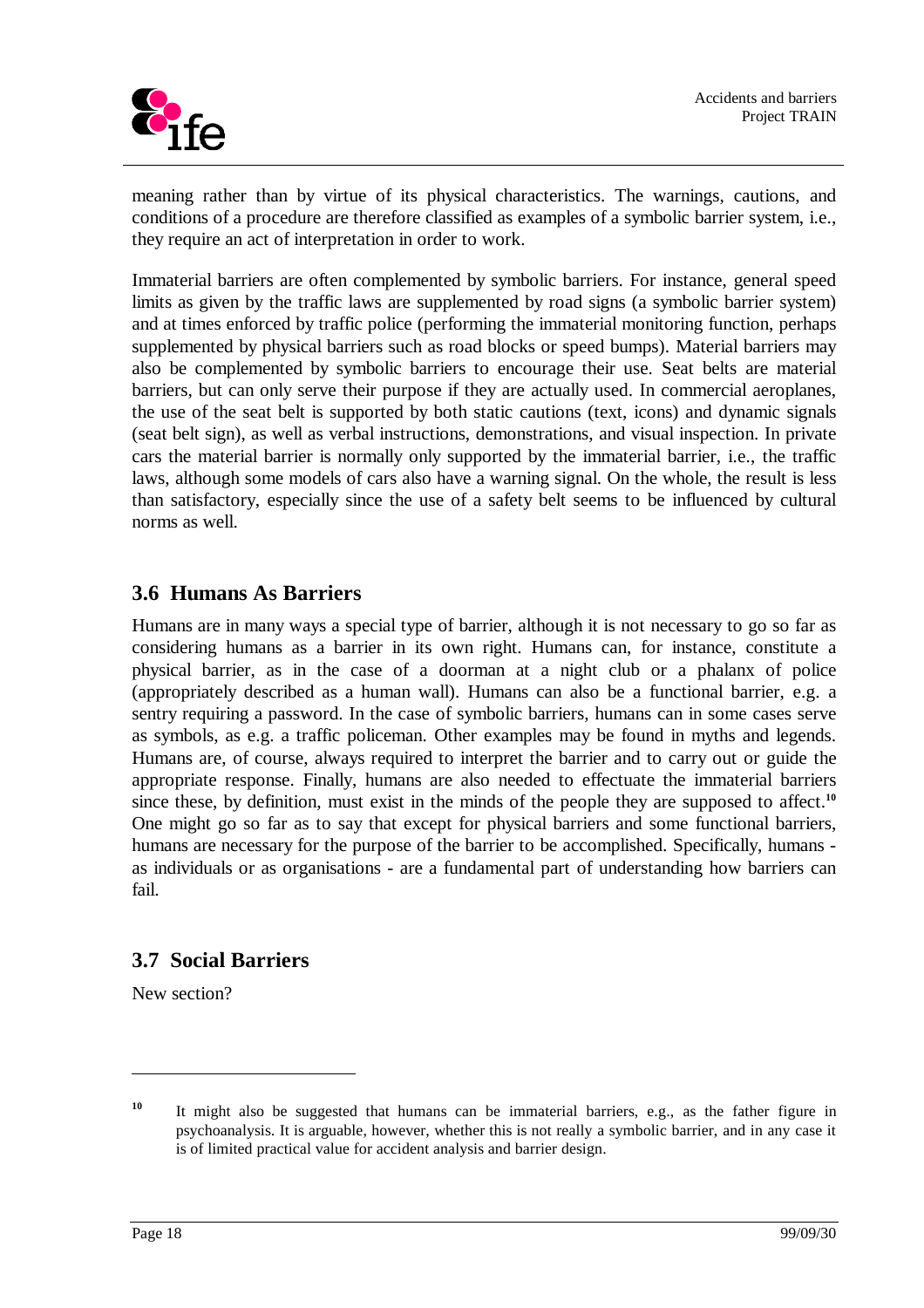

## **3.8 The Examples Revisited**

The examples given in Section 1.1 can be used to illustrate the principles of the classification described above.

- The cage around an industrial robots is a physical barrier system that contains the robot and prevents people from coming near it. The door in the cage is also a physical barrier, and has the same purpose. The lock on the door, which stops the robot when the door is opened, is a functional barrier system and the function is to prevent the robot from moving. (The lock is a lockout in the terminology used by Leveson, 1995.) Finally, the safety rules that forbids personnel to come close to a moving robot constitute an immaterial barrier. The safety rule may be supported by a symbolic barrier, such as a written warning or a sign, or a painted separation line on the floor.
- The railing or fence running along a road is a physical barrier system that restrains the cars and stops them from going off the road (provided the cars do not go too fast or are too heavy). Since seeing or observing the railing is used by car drivers to stay on the road, the railing is also a symbolic barrier system. On roads where the railing is replaced by posts or markers, these represent a symbolic but not a material barrier system, although the function (preventing) is the same.
- The design of the launch control of an Inter-Continental Ballistic Missile include several barrier systems and functions. The rules for authorisation of the launch command represent an immaterial barrier system (monitoring), whereas the authorisation code itself represents both a functional barrier system (preventing) and a symbolic one (permission). The need to use separate keywords or keys represents a functional barrier system that prevents an action. The spatial separation of the firing or launch buttons represents a material or physical barrier that also prevents an action from taking place. Note, however, that this is only effective because two actions must occur simultaneously. The need of synchronisation represents a functional barrier system and the barrier function is that of prevention.
- In the case of the automatic train control system, the ATC itself is a functional barrier system that serves, e.g., to prevent the movement of the train. (In addition, the ATC also serves as a symbolic barrier system, since it provides the train driver with information about the current constraints on driving and the status of signals.) As mentioned in the example, the driver also serves as a functional barrier system for the ATC, since the driver is expected to be able to control the train manually should the ATC temporarily be out of order or fail. An uncontrolled event therefore takes place only if both the ATC and the train driver fail to perform their function appropriately. (An example of that is provided by the Lammhult accident described below.) The situation is, however, slightly complicated because either system is supposed to serve as a barrier for the other, i.e.,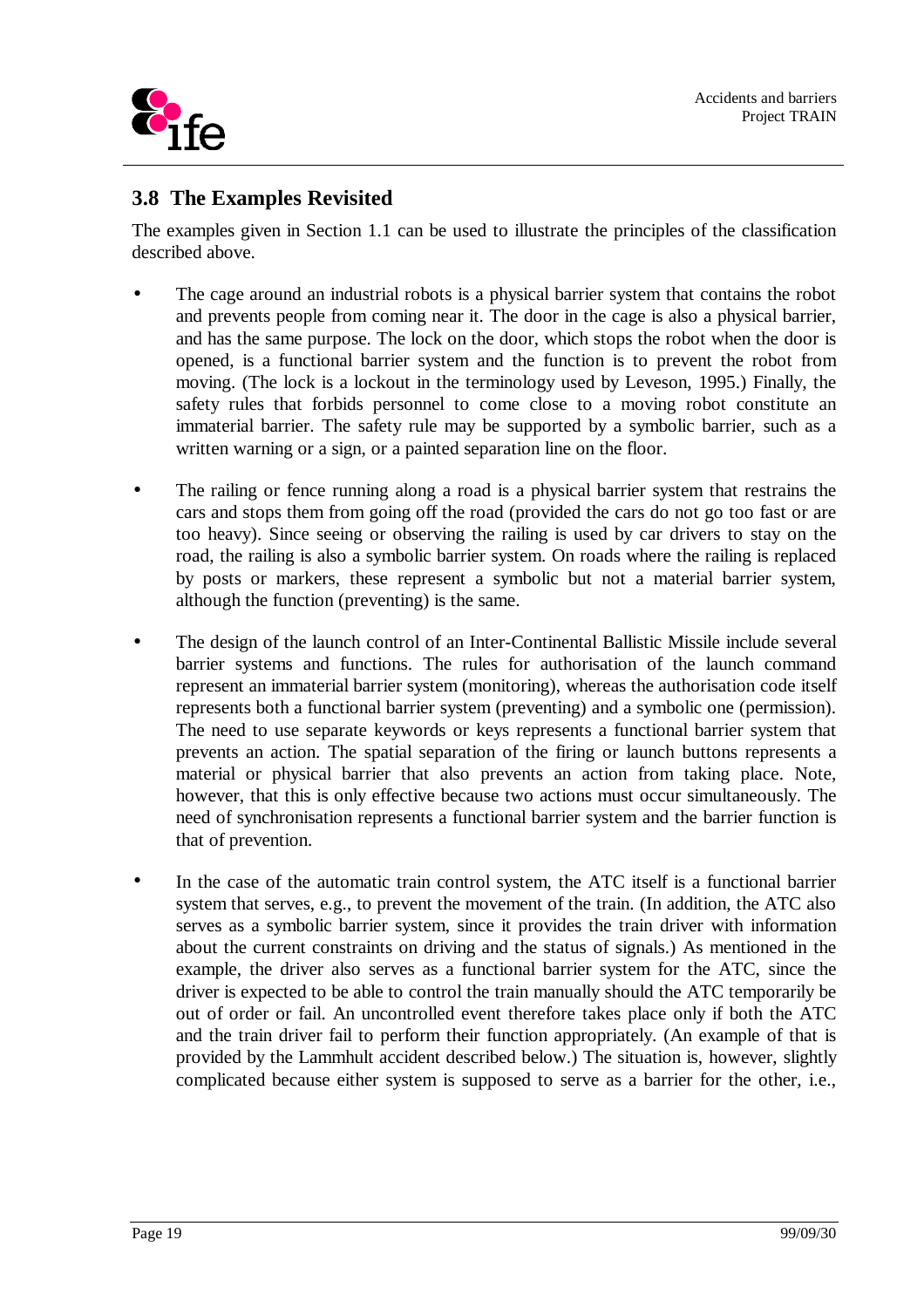cife

there is a reciprocal dependency, as shown in Figure 5.**<sup>11</sup>** This is a type of relation that may potentially lead to problems, for instance if the train driver is not aware that he is supposed to take over for the ATC. In this case both system fail at the same time, despite the best intentions behind the design.



Figure 5: Reciprocal barrier dependency

The use of multiple barrier systems and functions is a way of ensuring that a single failure does not lead to an unwanted event or accident in a system. The multiple barriers may be combined in various ways, for instance according to the defence-in-depth principle These concerns, which were addressed by the requirements described by Taylor (1988), become very important when barriers are used proactively in the design of safety functions. The discussion below, however, considers another aspect, namely how to address the issue of barriers in accident analysis.

# **3.9 Barriers And Communication**

The barrier concept is strongly associated with the flow of mass and energy, where barriers serve as a way of preventing an undesired flow from taking place. A barrier may, however, at times also be an obstacle to normal functioning, for instance in the flow of information and control. In such cases a barrier is not primarily a safety feature, but may rather contribute to the occurrence of failures and accidents.

Accidents are often due to missing information or the lack of communication. Consider, for instance, the case where an event report is produced after an accident or an incident. If the report is not properly processed and analysed, but merely filed, the organisation will be unable to make the appropriate changes, for instance by strengthening existing barriers or developing new ones. It will therefore remain vulnerable to accidents or incidents of the same type. In such cases the failure to communicate the lessons learned may be due to barriers in the system,

**<sup>11</sup>** An alternative representation would be to show a conjunction of a failure and the inverse of a barrier function.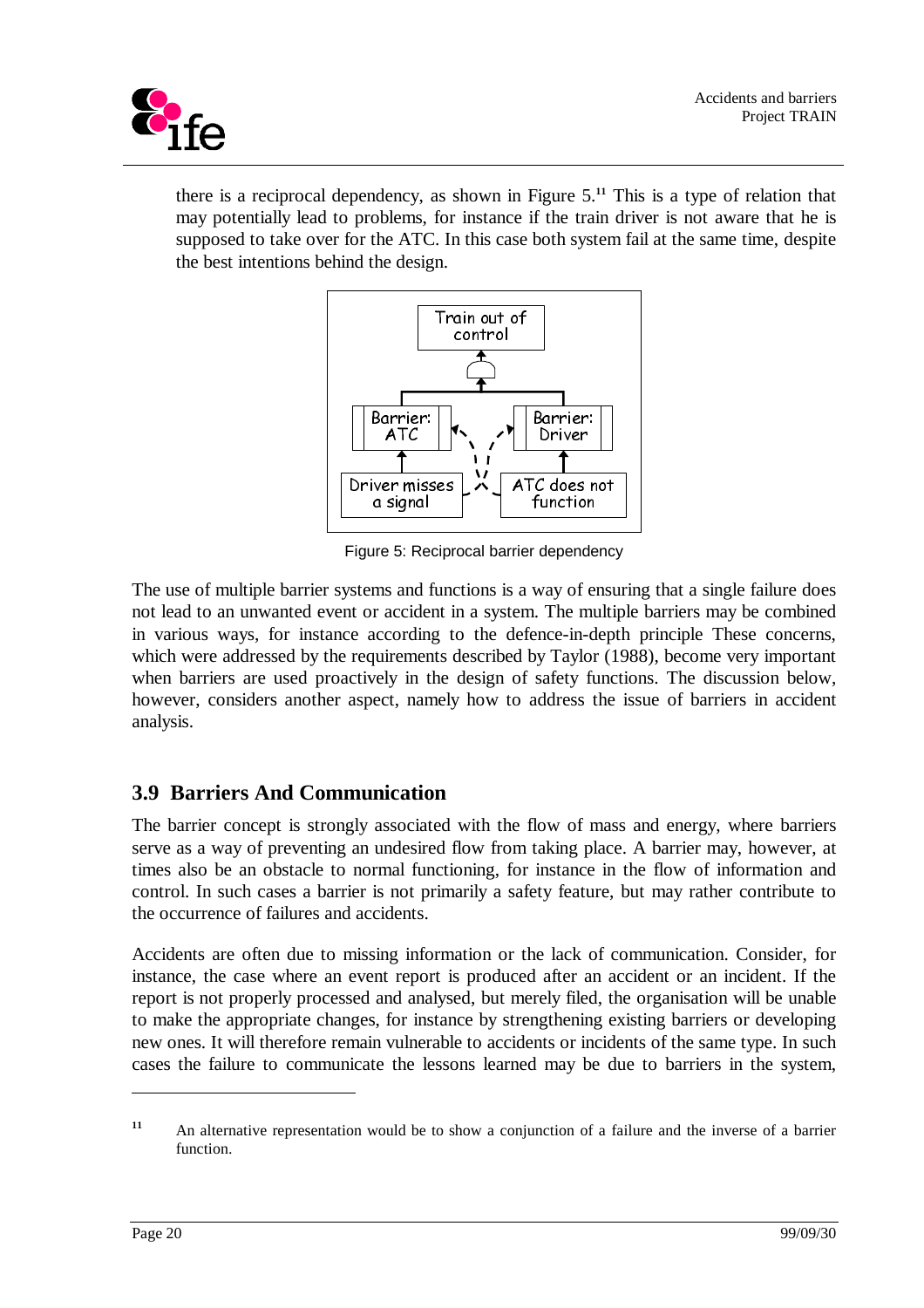

although these barriers are hindrances or obstacles to a desired function rather than ways of preventing an undesired one. Another common example is the transmission of information from one work shift to another, where such information may either be incomplete or misunderstood. In general, if information is missing it is not because a barrier has failed, but rather because there has been one where the should not.

Although this difference in the use of barrier concept may seem paradoxical, that is really not the case. The difference is caused by a contrast in perspective, so to speak. In the case of functions relating to the flow and storage of mass and energy, barriers are considered in relation to the prevention of an unwanted flow. In the case of functions relating to the flow of communication (information) and control, barriers are considered in relation to the prevention of a desired or needed flow. In both cases, the concept of a barrier may actually be used either way. For instance, a clot of blood may prevent the normal circulation of blood, hence be an undesirable barrier. Similarly, unwanted information, such as propaganda, may be prevented by deliberately jamming the transmission. This difference in perspective may be due to the fact that mass and energy flows usually have well-defined ducts or channels in a system, and that their efficacy can easily be measured or gauged. Communication (information and control) are less easy to channel and measure and we are furthermore usually interested in the effects rather than the physical flow of bits of information as such. Yet the effects of communication are more difficult to measure than the effects of mass and energy flows, especially when something goes wrong. In the case of water leaking from a tank the laws of physics tells us that it must flow into something else. We know that the amount of mass and energy should be constant, and if we find that something is missing or unaccounted for, we rightly get worried. For communication there is nothing that corresponds in a simple manner to a constant "volume" of information or control, information theory notwithstanding (Shannon & Weaver, 1969). We may know that a message is generated and transmitted, but it is less easy to determine whether it is received or whether parts of it are lost on the way. The differences in perspective means that the search for, and classification of, barriers cannot be the same in the two cases.

## **4. ACCIDENTS AND BARRIER ANALYSIS**

In order for a classification system to be useful, it must be closely associated to a method. This goes for a classification of barriers as well as anything else (Hollnagel, 1998). In the case of barriers, there is a actually need of three different sets of methods. One set of methods is needed for the identification of barriers in accident analysis. Another set is needed for the identification of barriers under normal circumstances, e.g., as part of a system safety survey or a risk analysis. Finally, a third set of methods is needed for the specifications of barriers for system design. Only the first will be discussed here.

For the purpose of an accident analysis, or the retroactive use of the barrier concept, barrier identification is generally carried out in a rather *ad hoc* fashion. The common practice in risk analysis is to look for know barriers - similar to the search for latent failure conditions, sneak paths, or failure modes - and this approach has simply been applied to accident analysis as well. The principal disadvantage of that is the barrier analysis in this way is carried out on its own,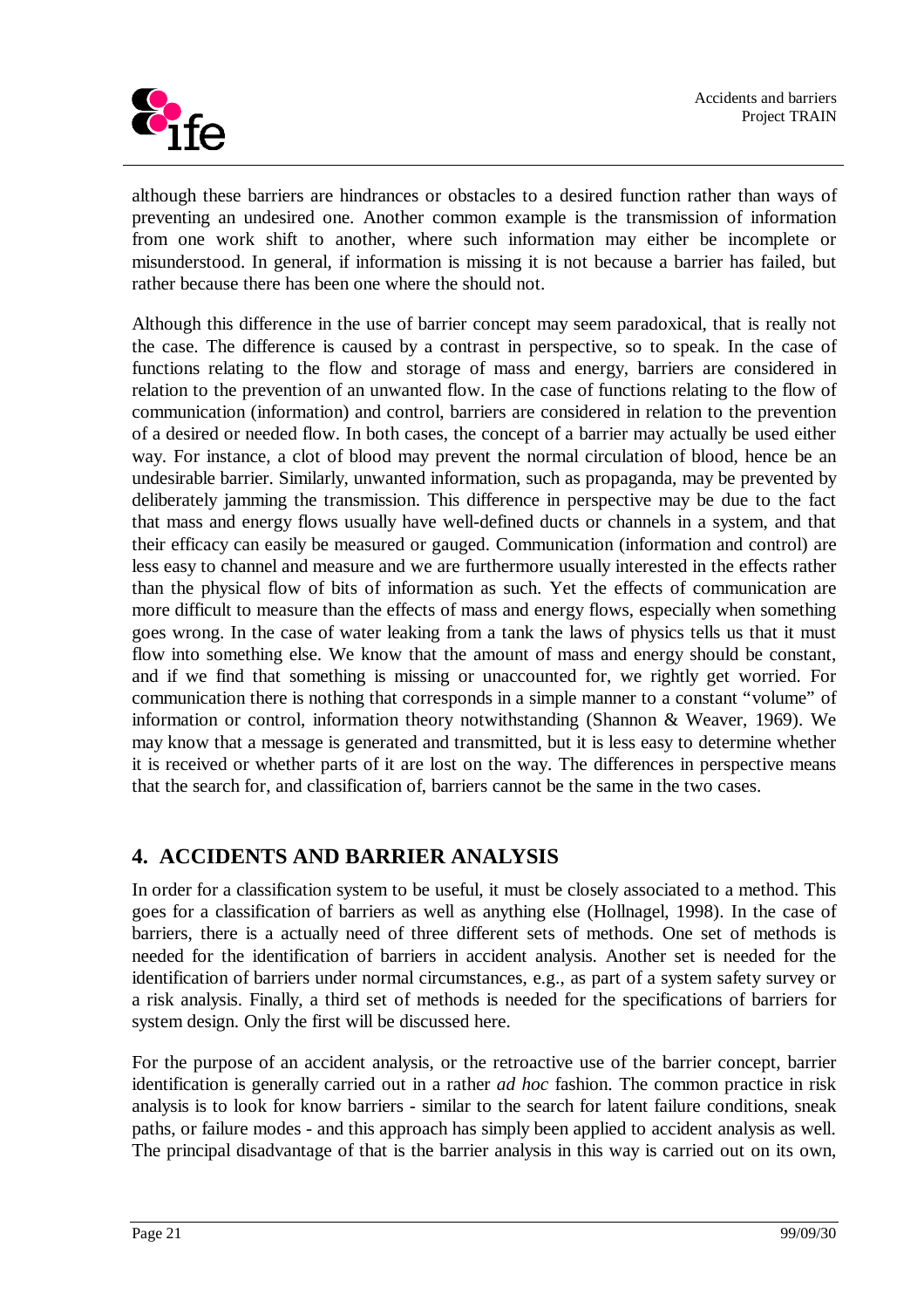

rather than as an integral part of the general accident analysis method. Although risk analysis has some similarities to accident analysis, it is clearly not a complete accident analysis method by itself, since it does not address aspects such as accounting for the interaction between the various elements of the socio-technical system, or describing the common performance conditions. It is therefore necessary to find a way of incorporating a systematic classification of barriers into common accident analysis methods.

# **4.1 Fault Trees And Accident Trees**

Since barriers relate to functions or events, a natural starting point is a description of the accident in terms of the events that, individually or in a combination, can lead to the observed outcome. Barriers must always be seen in relation to a potential flow of mass, energy, and information (or control), and it is therefore natural to base the analysis on a representation of possible sequences of functions or events such as a time-line or a flow diagram. This approach was used by Kecklund et al., 1996, to analyse the reliability of barriers in the refuelling process in a nuclear power plant. The advantage of the time-line description is that it clearly shows the order in which the events occurred. The main disadvantage is that it usually only shows a single line of action, hence makes it more difficult to see how concurrent or parallel paths came together in the accident. It is, however, entirely possible to use a representation based on multiple time-lines.

Another possibility is to base the analysis on a generic fault tree representation, such as the "anatomy of an accident" structure shown in Figure 6 (Green, 1988). This shows how an accident occurs as the result of a sequence of events and failures, where the failures easily may be interpreted as a lack of appropriate barriers.



Figure 6: The " anatomy of an accident"

The fault tree is normally used as a basic technique in risk analysis for technical systems and was first proposed in 1961 (cf. Leveson, 1995). The standard approach is to start from a top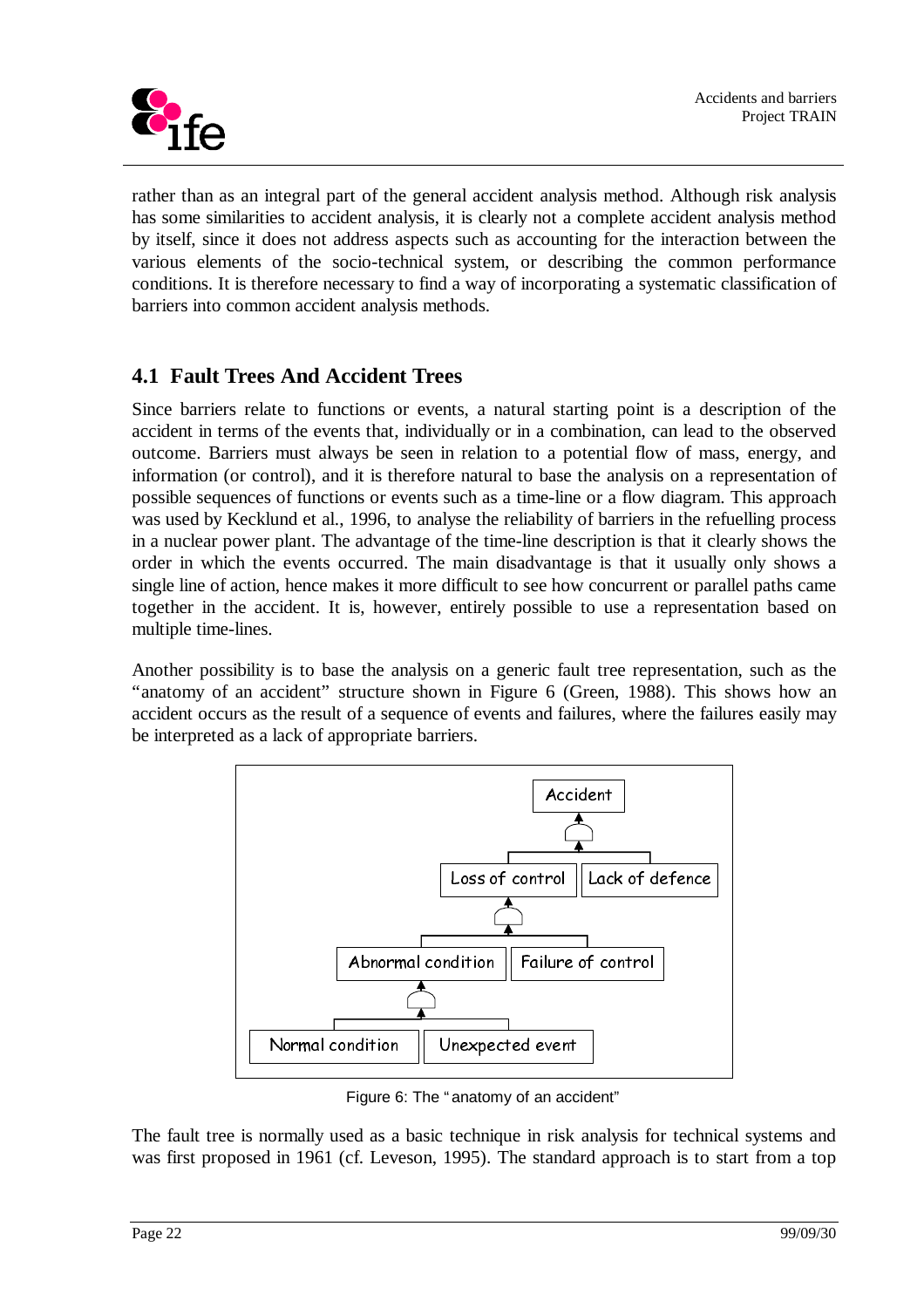

event, which in Figure 6 is denoted as the accident, and try to list all the possible conditions of faults that conceivably could lead to the top event. The search is thus a backward expansion of the fault tree from the top event (which properly speaking is the root) until all the basic events have been found. The expanded fault tree shows how individual events and failures may combine to produce the top event. The combinations can be either conjunctive (AND conditions) or disjunctive (OR conditions). Once the fault tree has been constructed possible barriers can be explored simply by considering each of the branches of the tree.

The fault tree does not necessarily indicate the temporal relation between events, such as the time-line does. Thus, in Figure 6, it is entirely possible that the "failure of control" or "lack of defence" happens prior to the occurrence of the "unexpected event". The reason for that is that the fault tree is used mostly to describe possible or hypothetical events, where the logical combination of conditions is more important than the order in which they occur. In accident analysis, the order of events is usually known in great detail, and it is therefore reasonable to include this information in the graphical representation. The outcome of an accident analysis can conveniently be represented in the form of a tree which is a combination of a fault tree and a time-line.**<sup>12</sup>** The top event is given as the accident or outcome that actually happened. The tree is simplified or reduced in the sense that it only represents the events and failures that actually happened; in contrast to that, the full fault tree shows all the possible events and failures that could lead to the (same) top event. To distinguish it from the fault tree, this representation of the outcome of the analysis can be called an **accident tree**. Most accident analysis methods, including CREAM, can easily be adjusted to show the outcome as an accident tree.

# **4.2 Two Examples**

This section presents two examples of how an accident analysis can be combined with a description of barriers and barrier failures. The examples do not represent a completely developed methodology, but illustrate the main principles.

## *4.2.1 Cadarache Water Spill*

As an example of an accident tree, consider the events at the French Cadarache nuclear power plant which led to the release of lightly contaminated water to the environment. The sequence of events was roughly as follows:

- Some person forgot to turn off a tap in a basin meant for rinsing eyes.
- After a while, the water in the basin overflowed and spilled into a storage tank. The tank was slowly filled up, but the overflow alarm of the tank failed.

<sup>&</sup>lt;sup>12</sup> It may therefore also be considered as a specific instance of a fault tree.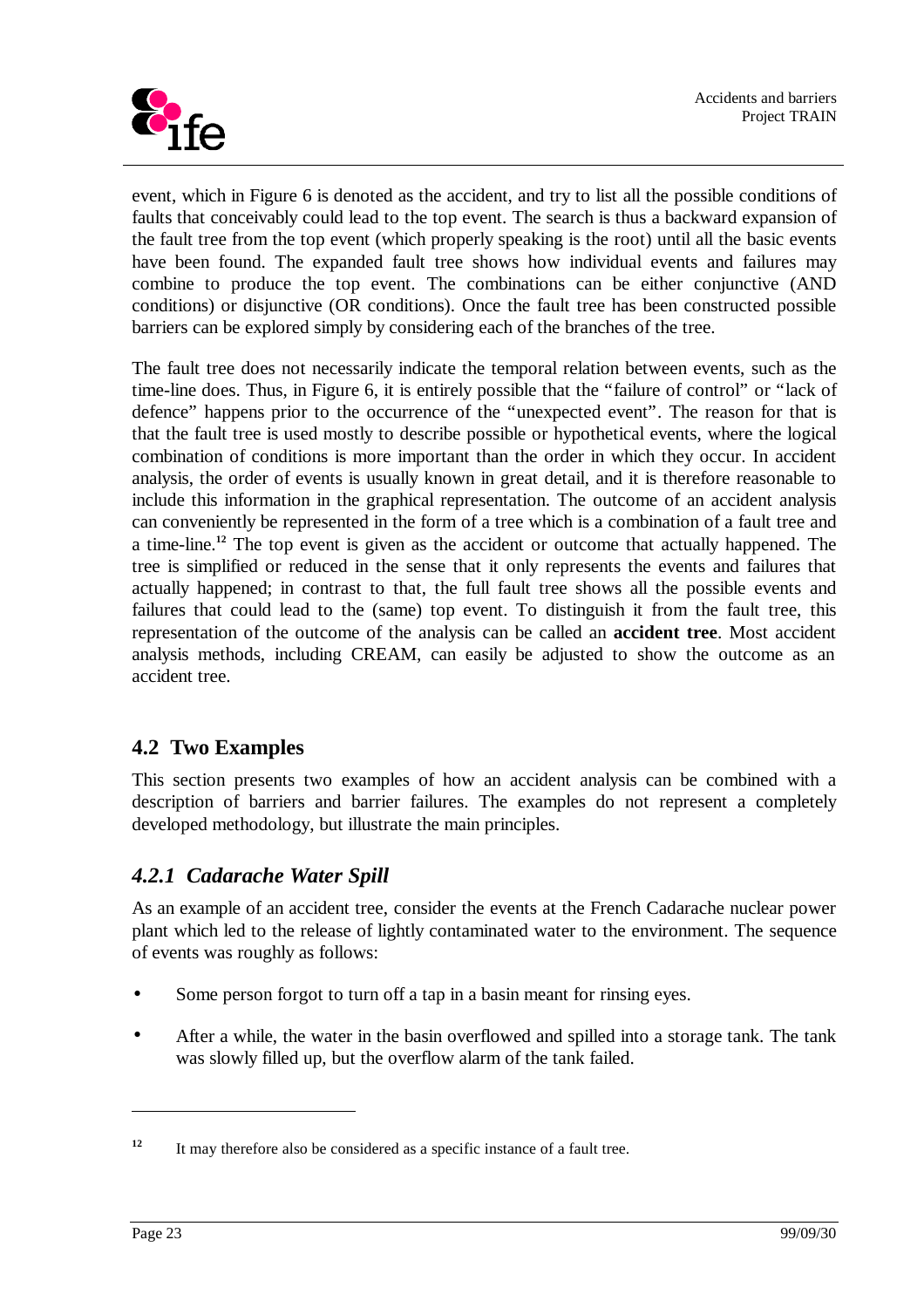

- When the overflow tank became full, water spilled into a low level radiation tank. The overflow alarm of this tank also failed to work.
- As a result 10-12  $m<sup>3</sup>$  of water spilled out on the floor and flowed into the sump.
- For some reason, the pump from the sump was connected to an outside rainwater tank, rather than to a tank for industrial waste. The net result was therefore that the contaminated water ended up in the wrong place.

An accident tree, as shown in Figure 7, can represent this series of events. The flow of events is shown from left to right, in accordance with the conventional way of representing time. The relative positions of the individual events show their relative temporal order, e.g., the filling up of the storage tank that creates an overflow condition precedes the failure of the tank overflow alarm. The accident tree does not indicate why the overflow alarms were out of order, as this information was not available in the description of the accident.



Figure 7: Accident tree for Cadarache spill.

This accident, or rather incident since it is hardly serious enough to be classified as an accident, shows the usual features of a number of functions failing at the same time. In terms of barriers, there were clearly several barriers built into the system, yet all of them failed. Going through the accident tree, the first thing that happened was that the tap for the eye rinsing basin was not turned off after use. In terms of error modes (cf. below) this can be classified as an omission of an action, which belongs to the category of "sequence" error modes in CREAM. It is thus very likely to be a failure of a symbolic barrier for regulating actions, i.e., the instruction or procedure for using the tap. Although there apparently were no functional barriers for this error mode, it is possible to suggest several. For instance, a timing device that automatically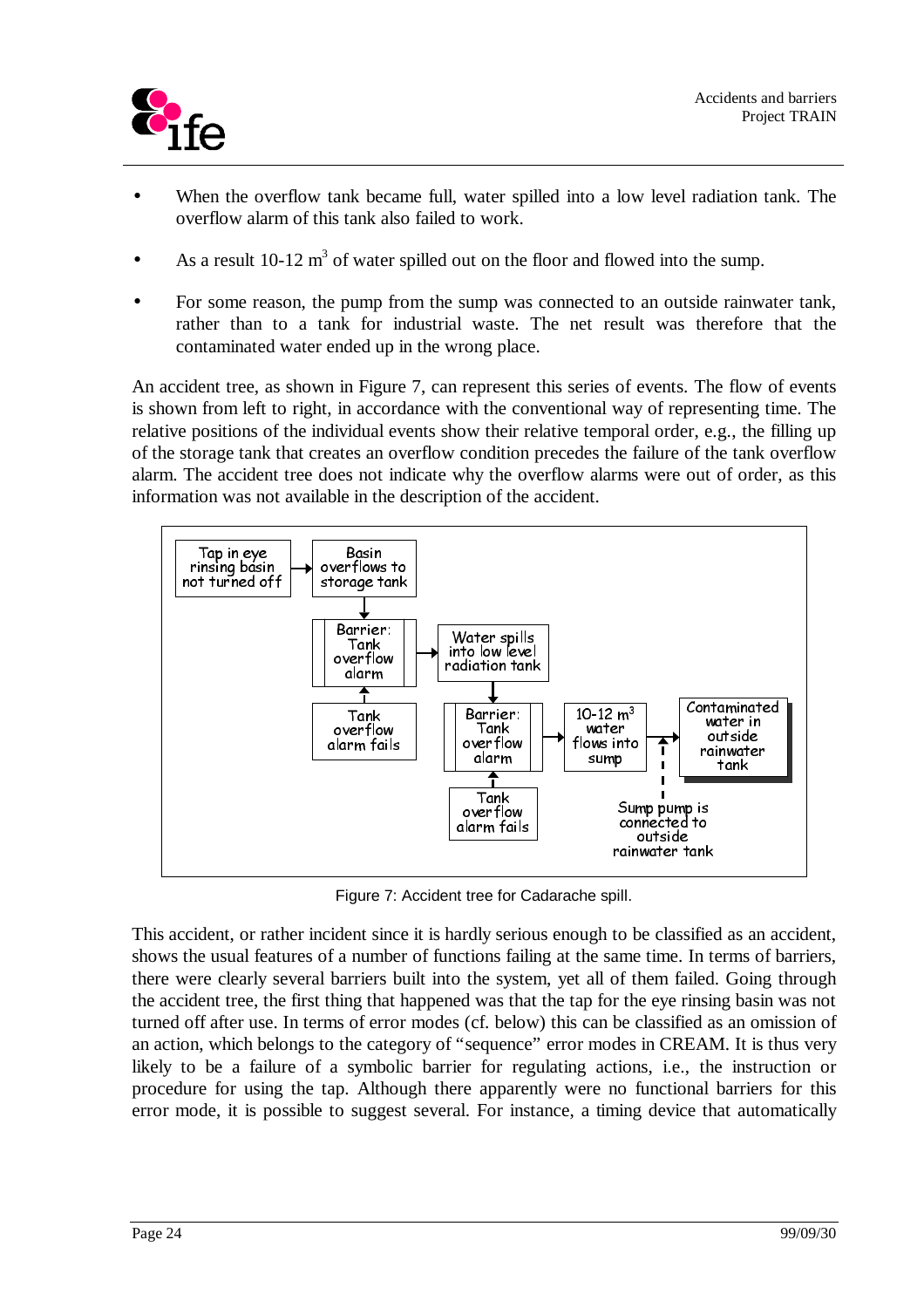turns off the tap after a while. Or changing the operating of the tap to require a sustained activation of, e.g., a pedal.**<sup>13</sup>**

The next two steps both involve the occurrence of an overflow condition in two tanks where in both cases the overflow alarms failed to function. Here there were functional barriers in the system, but they were not operational or available. The final step is that the pump from the sump was incorrectly connected to the outside rainwater tank. This is a latent condition rather than an event. It is shown in Figure 7 by a dotted line pointing to the path between the two events involved (water flowing into the sump and water ending up in the outside rainwater tank), rather than as an event related by a logical conjunction. Here it is again easy to suggest ways in which the occurrence of the latent condition could have been prevented, e.g. by having different fittings on the two tanks, by using colour codes or clear labels, etc.

In this case the analysis directly identified two barriers that had been broken, i.e., the failing overflow alarms. As shown in the description above it is also rather easy to suggest barriers that might have prevented the top event, although that is not the purpose of the accident analysis *per se*.

# *4.2.2 Lammhult Train Accident*

Another, and less clear cut, example is the derailing of a train that happened at the Lammhult in Sweden in June, 1985. The contents of this incident is as follows:

- The train arrived at the station about 3 minutes too early and was directed into a sidetack to allow for the passage of another train. The signals indicated that the speed of entry into the side-track should be 40 km/h. According to the automatic registration from the train engine, the actual speed was 96-98 km/h. As a result, the last part of the train was derailed as it passed onto the side-track.
- During the following investigation, the train driver at first admitted that he had observed the signal, but that the train probably was going too fast. Later he denied having observed the signal, although acknowledging that the speed of the train was too high when it entered the side-track.
- The investigation after the incident did not reveal any malfunctioning of the signalling system. It was confirmed that the correct signal, 40 km/h had been given. It was not possible to find any mechanical defects of either the rails nor the wagons which could have caused the derailing.
- The standard speed of the train should have been 90 km/h, corresponding to the norms for the wagons carried by the train. The automatic registration from the train engine showed that the actual speed for most of the journey has been higher than 95 km/h.

**<sup>13</sup>** It would have to be a pedal, since presumably the hands were used as part of rinsing the eyes.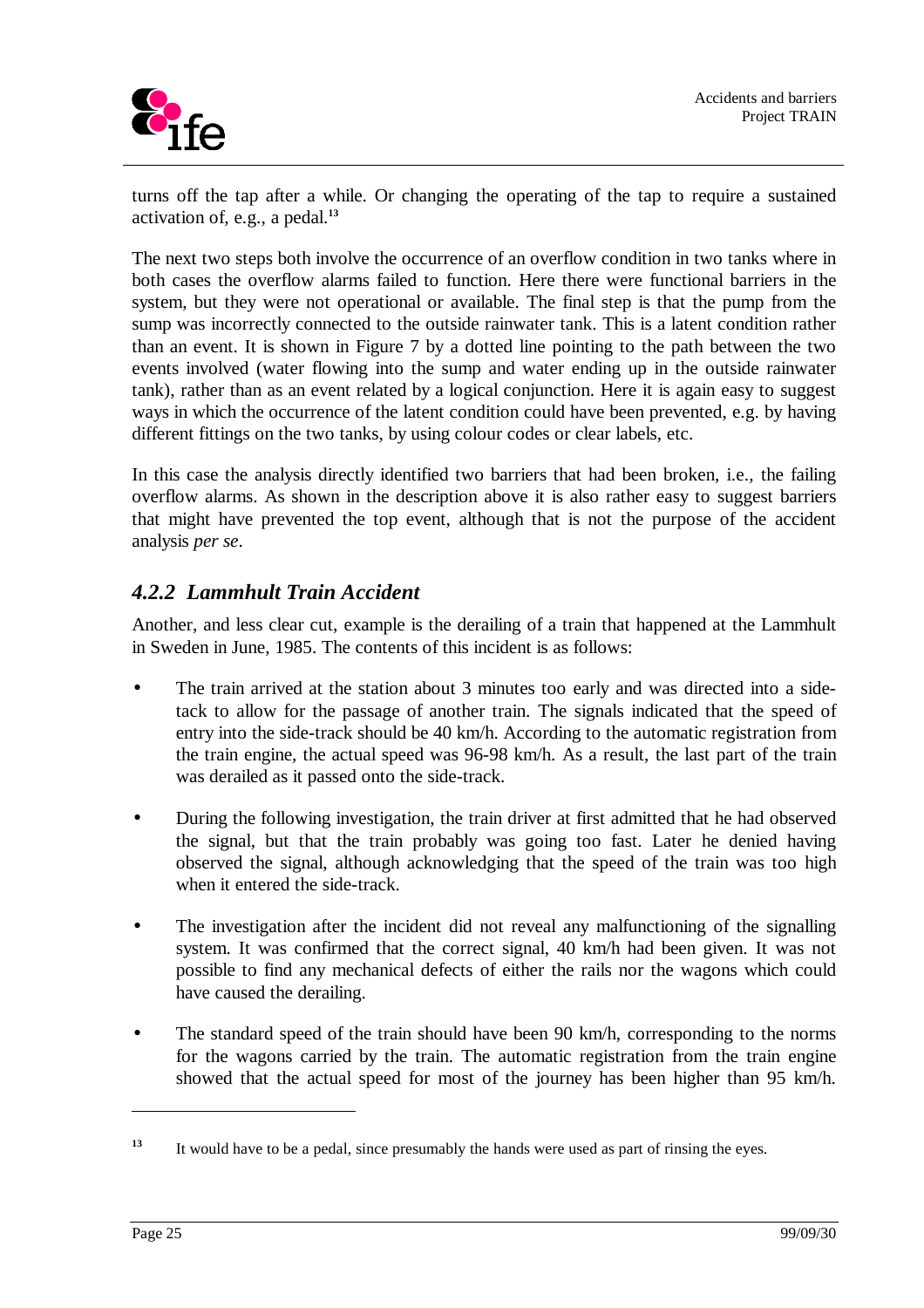

Apparently, the train driver mistakenly thought that the standard speed of the train was 100 km/h "as usual". The technical investigation also indicated, firstly, that the ATC system had been set with the wrong values for the train and, secondly, that it had not been engaged, despite denials from the train driver. The automatic registration showed that the emergency brakes had been activated twice, at one time leading to a full stop, although the train driver did not admit that this had happened. The activation of the emergency brakes would occur if the ATC was not engaged and the train driver "lost" the dead-man button. A re-enactment of the journey with the ATC engaged showed that the train correctly slowed down to 40 km/h when passing the signal and stopped at the station.

Finally, it was found that the train driver did not carry the appropriate written instructions on the train (line book and order of the week).

In this case the outcome of an analysis can be shown as the "tree of causes" in Figure 8.**<sup>14</sup>** The analysis uses the concepts of error modes described in the Cognitive Reliability and Error Analysis Method (CREAM, cf. Hollnagel, 1998). As an analysis method, CREAM defines a recursive search for links between consequents (or "consequences") and antecedents (or "causes"), using a set of pre-defined groups of antecedent-consequent relations. The analysis starts by a specific event, which is described in terms of a finite set of error modes. The error modes refer to the ways in which the execution of an action can fail or go wrong, either in relation to the person acting or to the systemic consequences.



Figure 8: " Tree of causes" for the Lammhult derailing.

<sup>&</sup>lt;sup>14</sup> For the sake of the example it is not critical whether the outcome of the analysis is correct, in the sense that it points to the "true" cause. The example is used only to illustrate how a barrier analysis can be combined with the accident analysis.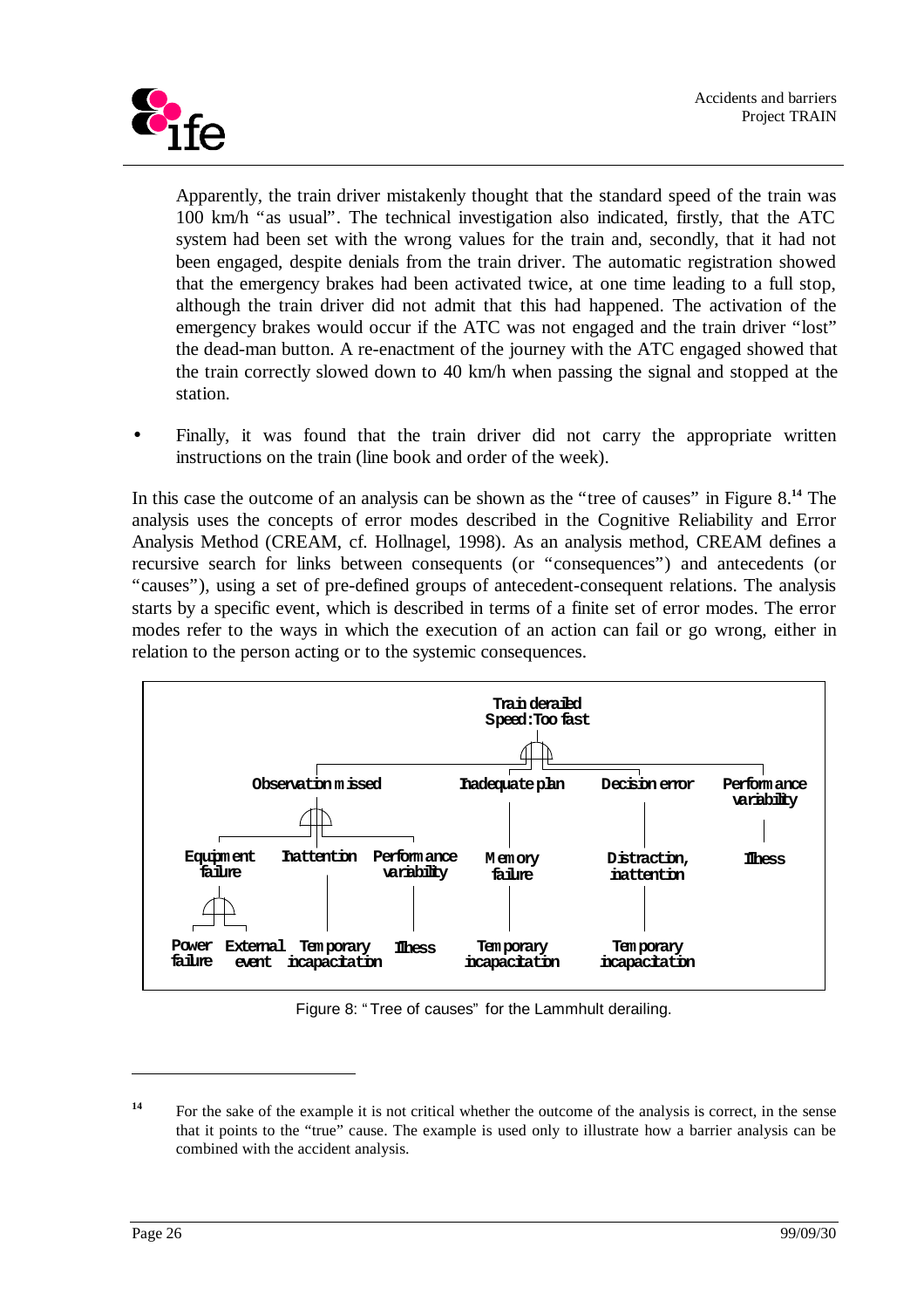

In Figure 8 the starting point for the analysis is the actual derailing of the train, which can be seen as corresponding to the error mode "speed: too fast".**<sup>15</sup>** According to the analysis on the first level of explanation there are four possible, and independent, ways in which this might have happened. These are: *(1) observation missed*, *(2) inadequate plan*, *(3) decision error*, and *(4) performance variability*.

Firstly, the train driver may have "missed the observation" of the signal. The evidence on that is not clear, but it was established after the accident that the signal functioned normally, even though the train driver did not respond to it as required. The continued analysis of this possibility shows that the signal could have been missed for several reasons, such as a spurious failure, because the train driver was inattentive when the train passed the signal, or because he was temporarily functioning on a subnormal level due e.g. to a passing illness. The explanation in terms of "performance variability" also occurs as the fourth possibility on the first level of analysis. The two remaining candidate possibilities are "inadequate planning" on behalf of the train driver, or a "decision error". Given the other information from the investigation, the most likely explanation seems to be in terms of inadequate planning. It appears that the train driver throughout the journey had misunderstood the conditions under which he was driving, and that he was not paying full attention to what happened around him.

In the event, the actual derailing was a combination of missing the signal and the ATC not working. Since the ATC is intended to be a functional barrier against the outcome of incorrectly performed actions, the failure of the barrier was an important contributor to the accident. In this case the barrier failed because the equipment had not been activated, which in turn can be seen as an omission that happened at an earlier point in time. Similarly, it appears from the description of the accident that the train was going too fast even at the time it reached the signal. The outcome is therefore an accident tree as shown in Figure 9. In this accident tree, the outcome of the "tree of causes" is included as the descriptions of the conditions that led to the actual events.

<sup>&</sup>lt;sup>15</sup> Strictly speaking, the derailing is the final consequences, while the excessive speed is the immediately preceding cause. This can also be interpreted as the error or failure mode for the train.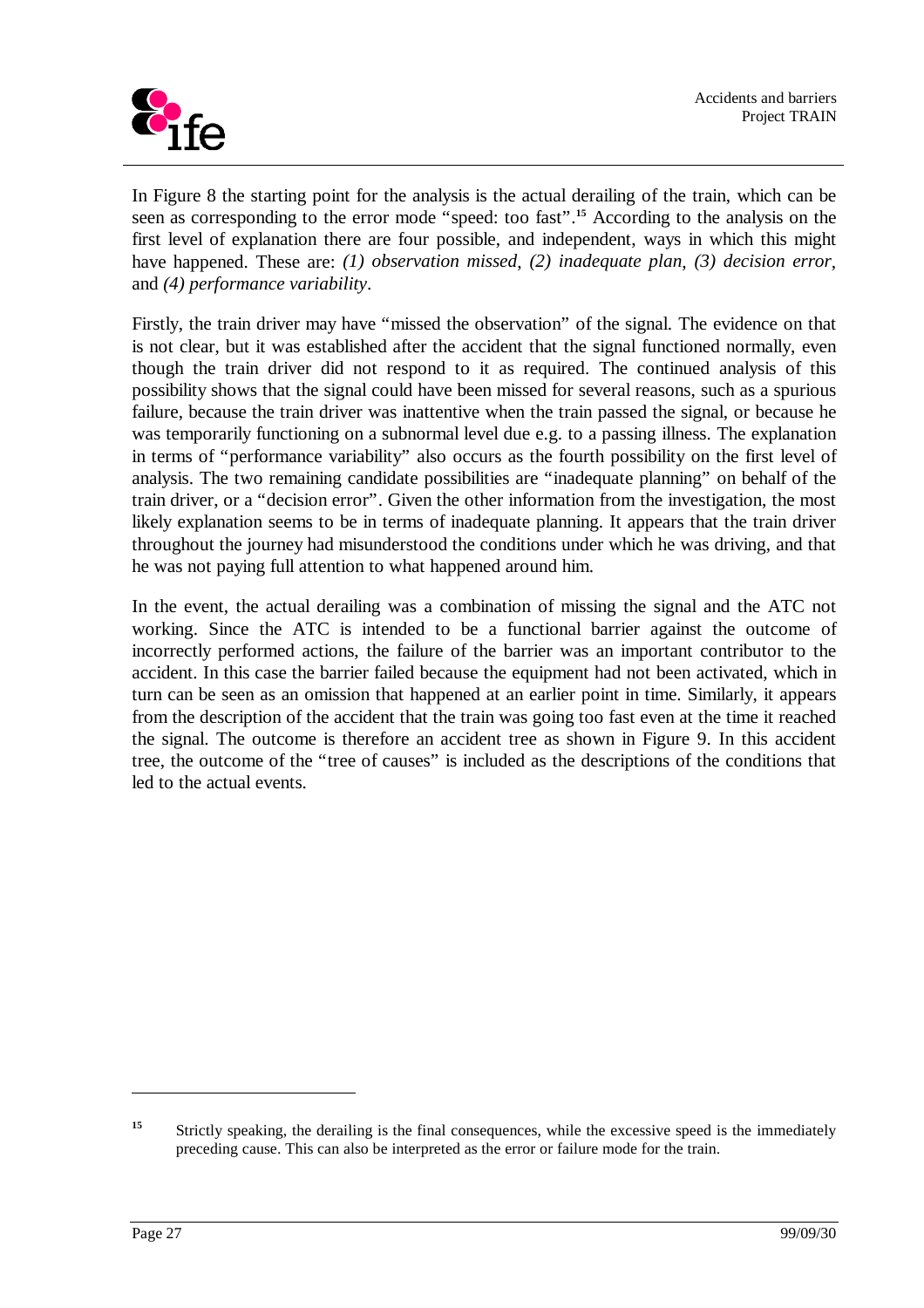



Figure 9: Accident tree for Lammhult derailing

The accident tree in Figure 9 differs from the "tree of causes" in Figure 8 in the following ways. Firstly, the main events are arranged according to their temporal relation. Secondly, the top event, the derailing, is now described as the result of the high speed followed by the failure of the functional barrier, i.e., the ATC system. The high speed, is in turn explained by the missed observation, which can be attributed to either performance variability or inattention. The reason for the ATC not working was probably that the system had not been activated, which can further be seen as the result of inadequate planning by the train driver. This inadequate planning also led to the train having too high a speed throughout the journey, hence at the time when the signal was passed. It thereby achieves the status that corresponds to a common mode error in a fault tree.

This accident typically shows that a number of functions failed at the same time. In terms of barriers, the main functional barrier built into the system is the ATC, but this failed since it had not been activated. Apparently, there were no barriers against driving the train without the ATC and no adequate facilitators for remembering to activate the ATC. The signal is an important symbolic barrier for the train driver, but as the signal was not observed it could not achieve its purpose. The signal is also part of the ATC as a functional barrier, since the signal provides the pre-condition for automatically activating the brakes. However, as the ATC was not activated, the pre-condition was not registered. Finally, there was also a failure of communication, or a breach of procedures, since the train driver had not brought the line book and order of the week with him to the train. There did, however, not seem to be any other ways in which this symbolic barrier was implemented.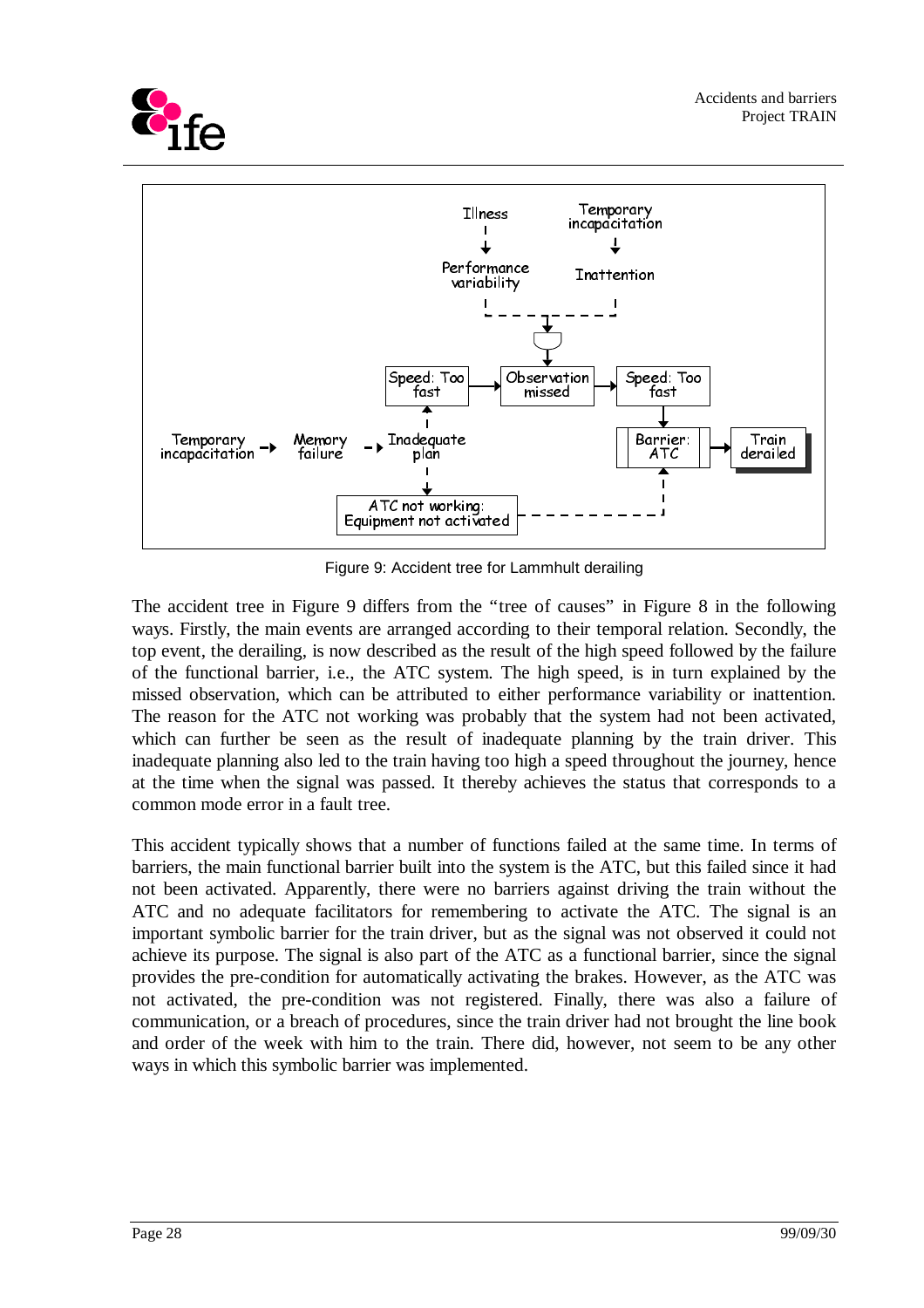

## **4.3 Barrier Analysis And Event Trees**

Just as the fault tree, and the accident tree, is the generic way of representing the outcome of a retrospective accident analysis, so the event tree is the generic representation used in risk prediction, e.g., Probabilistic Safety Assessment / Probabilistic Risk Assessment (PSA/PRA) and Human Reliability Assessment (HRA). The event tree shows the possible consequences of a specific initiating event in the form of a binary branching tree. For such event trees, barriers are uncomplicated to insert, since they are the ways in which failures can be prevented. Thus, every "failure" branch of the event tree is a potential place for one or more barrier functions. The effect of barriers on the analysis is to reduce the overall failure probabilities - or to introduce possible ways of recovering from a function failure. The event tree representation is, however, not well suited for accident analysis, and will therefore not be considered further here.

Another representation of a predictive analysis is the AEB functional model that was shown in Figure 2. The AEB model is basically a single, i.e., non-branching, sequence of actions or events, although these may be grouped to show how they relate to different main categories. The AEB model, as the event tree, is well suited for identifying barriers that may possibly prevent a specific development from taking place. It is, however, not efficient as a way of identifying barriers in an accident analysis, since it does not depict parallel or alternative event sequences as, for instance, the accident tree or the fault tree do.

# **5. BARRIERS, ERROR MODES, AND "ERROR CAUSES"**

The analysis of barriers can either be treated as a separate step on top of a conventional accident analysis, or be included in the accident analysis. The two examples presented above basically illustrated how a barrier analysis could be used to further elucidate the outcome of an accident analysis. From a practical point of view it is preferable that the two types of analysis are combined, since the accident analysis can provide the barrier analysis with a detailed description of the events, whereas that barrier analysis quite possibly can enrich the categories used by the accident analysis.

The specific accident analysis approach considered here is CREAM (Hollnagel, 1998). This entails a recursive analysis method together with a non-hierarchical set of categories organised in a number of classification groups. The outcome of CREAM is an accident tree, as illustrated by the analysis of the derailing at Lammhult. The classification groups defines the links between specific "causes", called antecedents, and "effects", called consequents. These links are used by the recursive analysis method to generate the possible sets of events that may have led to the observed outcome.

The barrier analysis can be combined with CREAM in a rather simple manner by noting that the antecedents can be used as the starting point for defining barriers. The accident tree shown in Figure 9, contains four sequences of events, where each step is an antecedent to the one before it. Together these define 13 antecedent links, although some of them are identical. Consider, for instance, the link  $\leq$  Speed: too fast $\geq$   $\leq$  Observation missed $\geq$ , disregarding for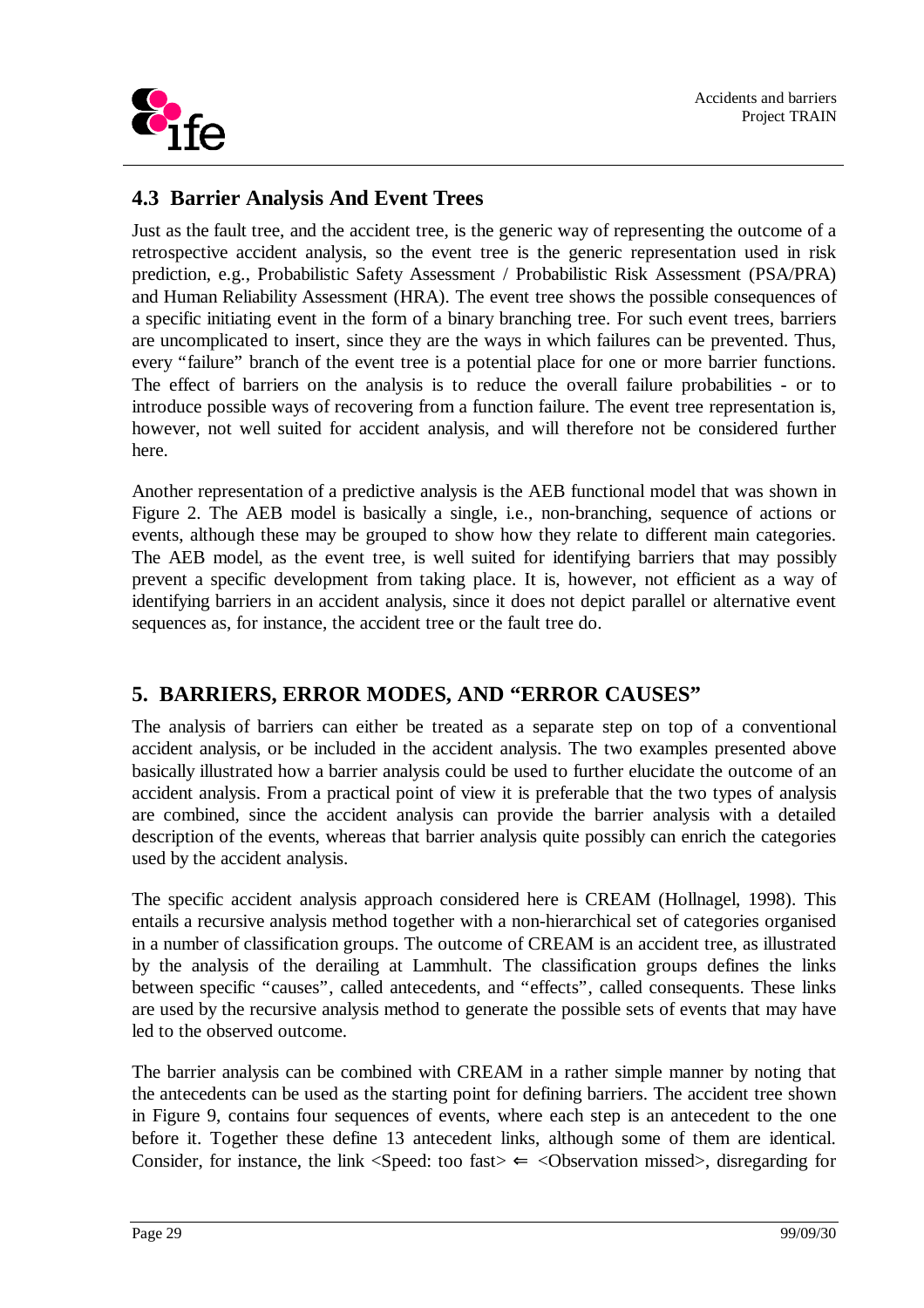

the moment that it is part of a conjunctive condition. If it could have been insured, that the observation of the signal had not been missed, then this link would have been impossible. The question is therefore whether it is possible to define an appropriate barrier for this antecedent link. One possibility would be to show the signal in the driver's cabin rather than along the track**<sup>16</sup>**; another to use a multi-model presentation (e.g., sound and light); a third to make the strength of the signal relative to the threshold defined by the ambient conditions (noise, illumination), etc.

For links that refer to physical or technical functions it will be relatively easy to think of appropriate barriers. For links that refer to human performance and conditions, such as most of the links in Figure 9, barriers may be more difficult to find. Consider, for instance, the link  $\langle$ Inadequate plan $\rangle \leftarrow \langle$ Memory failure $\rangle$ ; since the occurrence of a memory failure may depend on a host of conditions and other events, it is not easy to suggest an effective barrier. Neither is it reasonable to say that any specific barrier has failed in this case. An alternative approach would therefore be to consider how the system could be modified or redesigned so that this specific link did not play so important a role. That would, however, take us into the area of accident prevention, and therefore not be discussed here.

The accident tree in Figure 9 includes three pairs of logical links or combinations, two being conjunctive and one disjunctive. Disjunctive links show multiple ways in which a specific "effect" or consequent can come about and therefore indicate points of vulnerability, hence also points where barriers may be considered. The presence of a disjunctive link is, however, not itself an indication of a broken barrier. Conjunctive links, on the other hand, are good indicators of barriers that have failed, and may directly refer to barriers that are part of the system design. In Figure 9, the link <Observation missed>  $\land$  <Inadequate plan>, points to a non-technical failure, where either component constitutes a barrier against a failure of the other one. It is, for instance, conceivable that the speed would not have been too high if the train driver had adequately planned the journey, despite missing the observation of the signal; or conversely, if he had observed the signal, despite having an inadequate plan. In this case the train driver did not follow the correct procedure, hence broke a symbolic barrier.

The other conjunctive link in the analysis of the Lammhult derailing is [<Observation missed> ∧ <Inadequate plan>] ∧ <ATC not activated>. Here the second component is a technical barrier that is part of the safety system design, and the analysis therefore directly points to a failure of this barrier to function. The proposed classification may be used to describe the barrier more specifically as a preventive barrier function in a functional barrier system, cf. Table 2. This barrier did not fail because the specific pre-condition was missing (e.g., the signal from the ATC beacon), but because a general pre-condition had not been met, i.e., that the ATC system had been activated. The analysis this suggests that it might be worthwhile to consider this condition further - given, of course, that this type of accident occurs frequently enough to justify the efforts and resources needed.

<sup>&</sup>lt;sup>16</sup> In practice this is achieved via the ATC, although the presentation is not analogous to the actual signal. In the present case this solution was ineffective because the ATC had not been activated.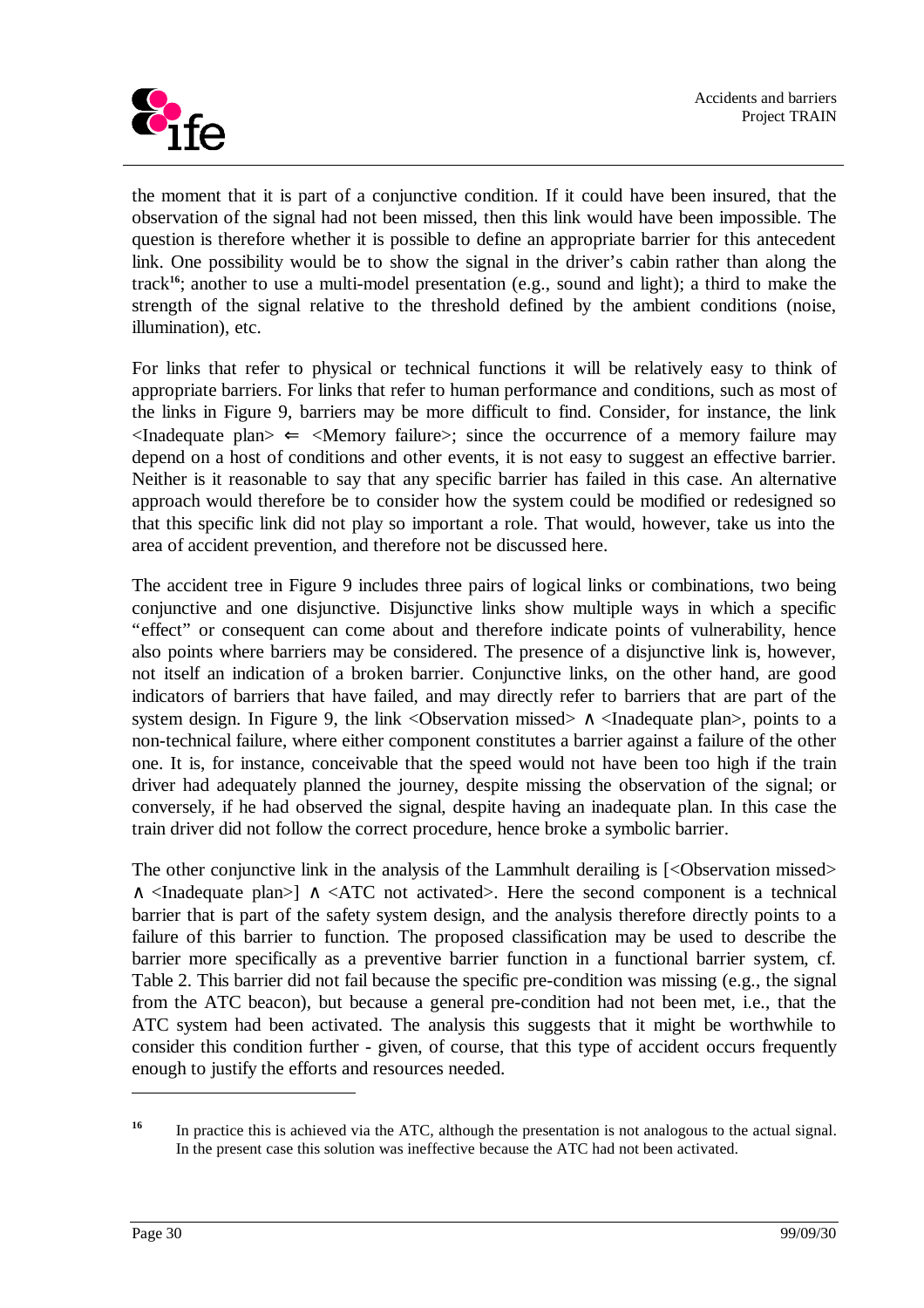

## **5.1 Barriers And Error Modes**

The analysis of the barriers for the Lammhult example suggests that the barrier analysis is based on the accident tree that results from the accident analysis, and that this is done during the accident analysis rather than afterwards. The advantage of that is that the barrier analysis may improve the precision of the accident analysis, and point to possible critical links. In practical terms, the barrier classification should be combined with the classification groups of CREAM, probably as an additional category (i.e., in addition to antecedents and consequents).

Another change of CREAM may be to combine the barrier concept with the notion of error modes. CREAM contains eight basic error modes for human actions, where each specific error mode can be interpreted as the breaking of a barrier. However, in analysing accidents it is recommended to start from the manifestations on the level of system functioning rather than on the level of human performance. In Figure 9, for instance, the manifestation is "speed to high" which may be due to the failure of a human function or to the failure of a technical function, hence the possible failure of a technical barrier. It is therefore necessary to consider whether the eight basic error modes need to be extended to be fully able to characterise the performance (failures) of the joint system. The outcome of this consideration is shown in Table 3.

|                 | Human error mode                        | <b>Systemic error mode</b>               |
|-----------------|-----------------------------------------|------------------------------------------|
| Timing          | Action performed too early or too late  | Position reached too early or too late.  |
|                 |                                         | Equipment not working as required.       |
| Duration        | Action performed too briefly or for too | Function performed too briefly or for    |
|                 | long                                    | too long. System state achieved too      |
|                 |                                         | briefly or held for too long             |
| Distance        | Object/control moved too short or too   | System or object transported too short   |
|                 | far                                     | or too far                               |
| Speed           | Action performed too slowly or too fast | System moving too slowly or too fast     |
|                 |                                         | Equipment not working as required.       |
| Direction       | Action performed in the wrong direction | System or object (mass) moving in the    |
|                 |                                         | wrong direction                          |
| Force / power / | Action performed with too little or too | System exerting too little or too much   |
| pressure        | much force.                             | force.                                   |
|                 |                                         | Equipment not working as required.       |
|                 |                                         | System or component having too little    |
|                 |                                         | or too much pressure or power.           |
| Object          | Action performed on wrong object        | Function targeted at wrong object        |
| Sequence        | Two or more actions performed in the    | Two or more functions performed in the   |
|                 | wrong order,                            | wrong order,                             |
| Quantity and    | None                                    | System/object contains too little or too |
| volume          |                                         | much or is too light or too heavy.       |

| Table 3: Human and systemic error modes. |
|------------------------------------------|
|------------------------------------------|

As shown by Table 3, all the eight error modes defined for human functions can be applied to system functions or systems states by reformulating the definitions (third column). Note that in three cases (referring to timing, speed, and force) a new error mode has been added, called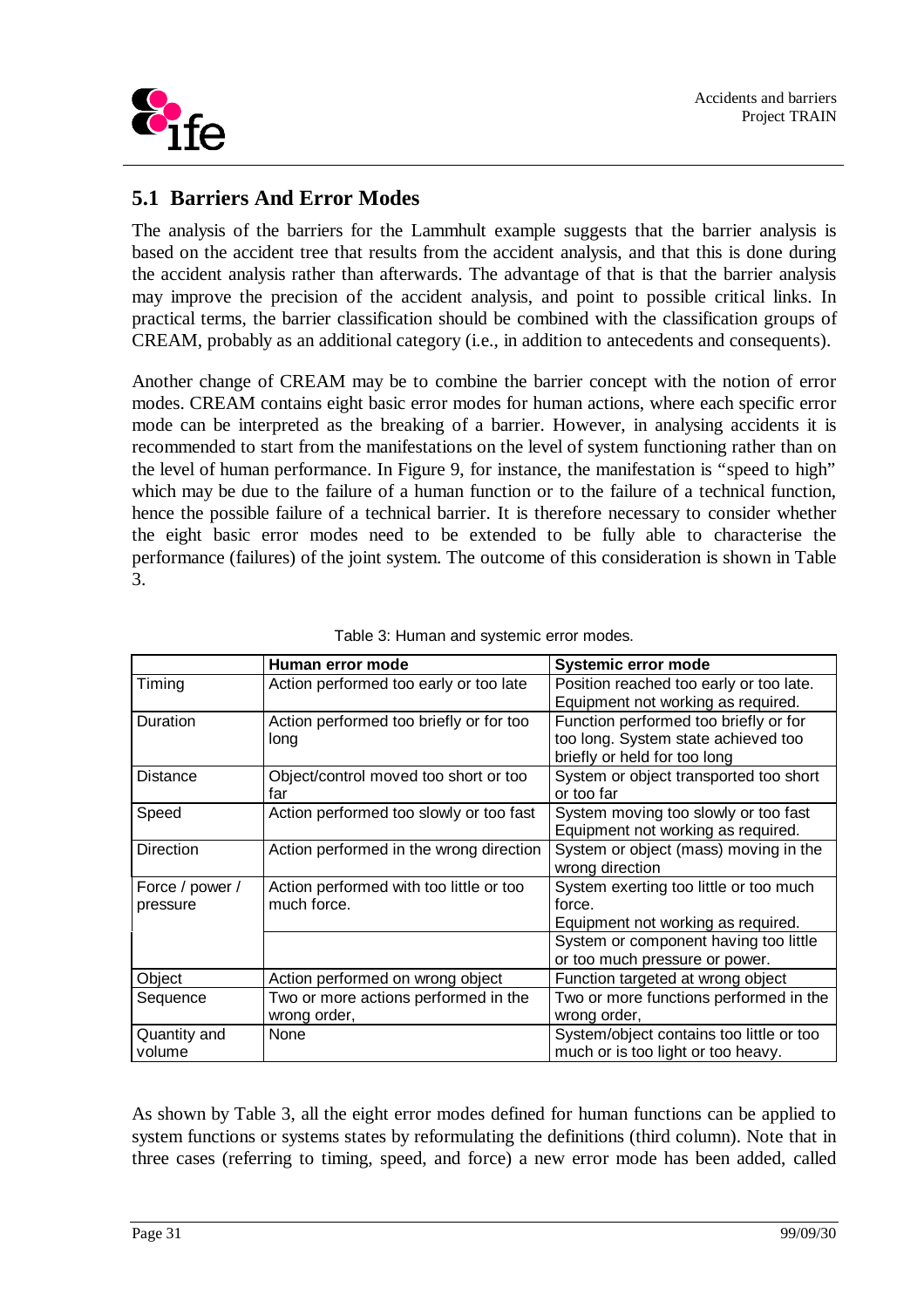

"equipment not working as required". The use of that has already been illustrated in the analysis of the Lammhult accident. It was also found necessary to introduce a ninth error mode referring to discrepancies in mass and volume, which is only applicable to system functions or states. The reason for this is that the primary function of a system often is to transport mass and energy (or information), and that incorrect quantity and volume therefore are highly relevant error modes.

# **6. CONCLUSION**

This report has presented an overview of the barrier concept as it has been applied by different fields and by various researchers and practitioners. A number of specific proposals for classifications of barriers have been outlined, and based on these a specific classification has been described. The classification makes a distinction between barrier functions and barrier systems. A barrier function is defined as the specific manner by which the barrier achieves its purpose, whereas a barrier system is defined as the foundation or substratum (or embodiment) for the barrier function, i.e., the organisational and/or physical structure without which the barrier function cannot be accomplished.

Four different types of barrier systems were defined, being **physical** or material barrier systems, **functional** barrier systems, **symbolic** barrier systems, and **immaterial** barrier systems respectively. A basic distinction between barrier functions is whether they are **preventive** or **protective**. This reflects whether the barrier function is intended to work before the occurrence of an accident or after it has happened. It is furthermore possible to describe a number of generic barrier functions, such as: containing, restraining, keeping together, dissipating, preventing, hindering, regulating, indicating, permitting, communicating, monitoring, and prescribing. There is no simple one-to-one correspondence between barrier functions and barrier systems, nor between barrier functions and their use as either preventive or protective barriers. It is, in fact, practically the norm that several barrier systems and barrier functions are combined to achieve a given purpose. This can either provide a measure of redundancy, or an effective defence-in-depth.

The presentation of the barrier classification was followed by a discussion of how a barrier analysis can be combined with an accident analysis. The common way of representing the outcome of an accident analysis is by a format similar to a fault tree, which for practical purposes was called an accident tree. The accident tree provides an excellent basis for a systematic investigation of the barriers that may have failed during an accident, and the barrier analysis can be combined with the accident analysis to improve the focus and the description of events. The retrospective use of barrier analysis is closely linked to the predictive use, but the application of the barrier classification to accident prevention, e.g. as a part of system design, has not been considered in this report but is postponed to a later occasion.

Finally, the steps needed to include the barrier analysis with the retrospective use of CREAM were discussed. This will result in a revision of the CREAM error modes, as well as an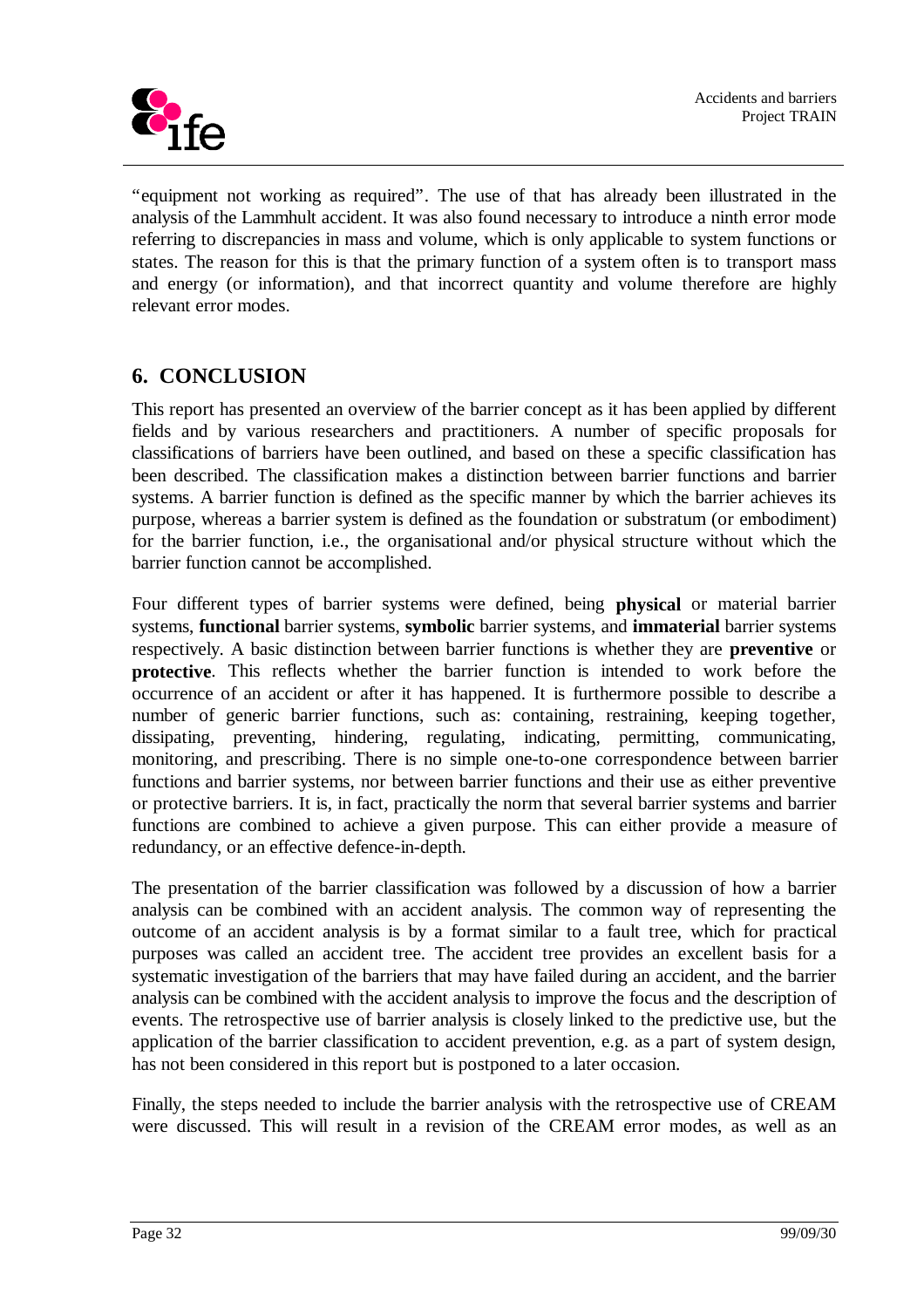

extension of the details of the classification groups. The work will be undertaken in the near future.

This report has focused on the use of the barrier classification for accident analysis, i.e., a retrospective application. It is clear that the barrier concept also plays an essential role in system design, since incorporating the appropriate barriers generally insures system safety. A discussion of this use of barriers must, however, be conducted separately, at a later stage.

## **7. ACKNOWLEDGEMENTS**

This report has been written as part of the project TRAIN - Traffic Safety and Information Environment for Train Drivers - funded by Banverket (Swedish National rail Administration). I am grateful for comments and encouragement to earlier drafts of this paper from members of the project team (Marie Green, Lena Kecklund, Erik Lindberg), and from Ola Svenson.

#### **8. REFERENCES**

Green, A. E. (1988). Human factors in industrial risk assessment - some early work. In L. P. Goodstein, H. B. Andersen & S. E. Olsen (Eds.), *Task, errors and mental models*. London: Taylor & Francis.

Hollnagel, E. (1995). The art of efficient man-machine interaction: Improving the coupling between man and machine. In: J.-M. Hoc, P. C. Cacciabue & E. Hollnagel (Eds.), *Expertise and technology: Cognition & human-computer co-operation*. Lawrence Erlbaum.

Hollnagel, E. (1998). *Cognitive reliability and error analysis method*. Oxford, UK: Elsevier Science.

Horberry et al, 1994) SPAD

Kecklund, L. J., Edland, A, Wedin, P. & Svenson, O. (1996). Safety barrier function analysis in a process industry: A nuclear power application. *Industrial Ergonomics*, *17*, 275-284.

Knox, N. W. & Eicher, R. W. (1983) *MORT user's manual* (DOE 76/45-4). Idaho Falls, Idaho: EG&G Idaho, Inc.

Leveson, N. (1995). *Safeware. System safety and computers*. Reading, MA: Addison-Wesley Publishing Company.

Lewin, K. (1951). Field theory and learning. In D. Cartwright (Ed.) *Field theory in social science. Selected theoretical papers by Kurt Lewin*. New York: Harper Torchbooks.

Reason, J. T. (1992). The identification of latent organisational failures in complex systems. In J. A. Wise, V. D. Hopkin & P. Stager (Eds.), *Verification and validation of complex systems: Human factors issues.* Berlin: Springer Verlag.